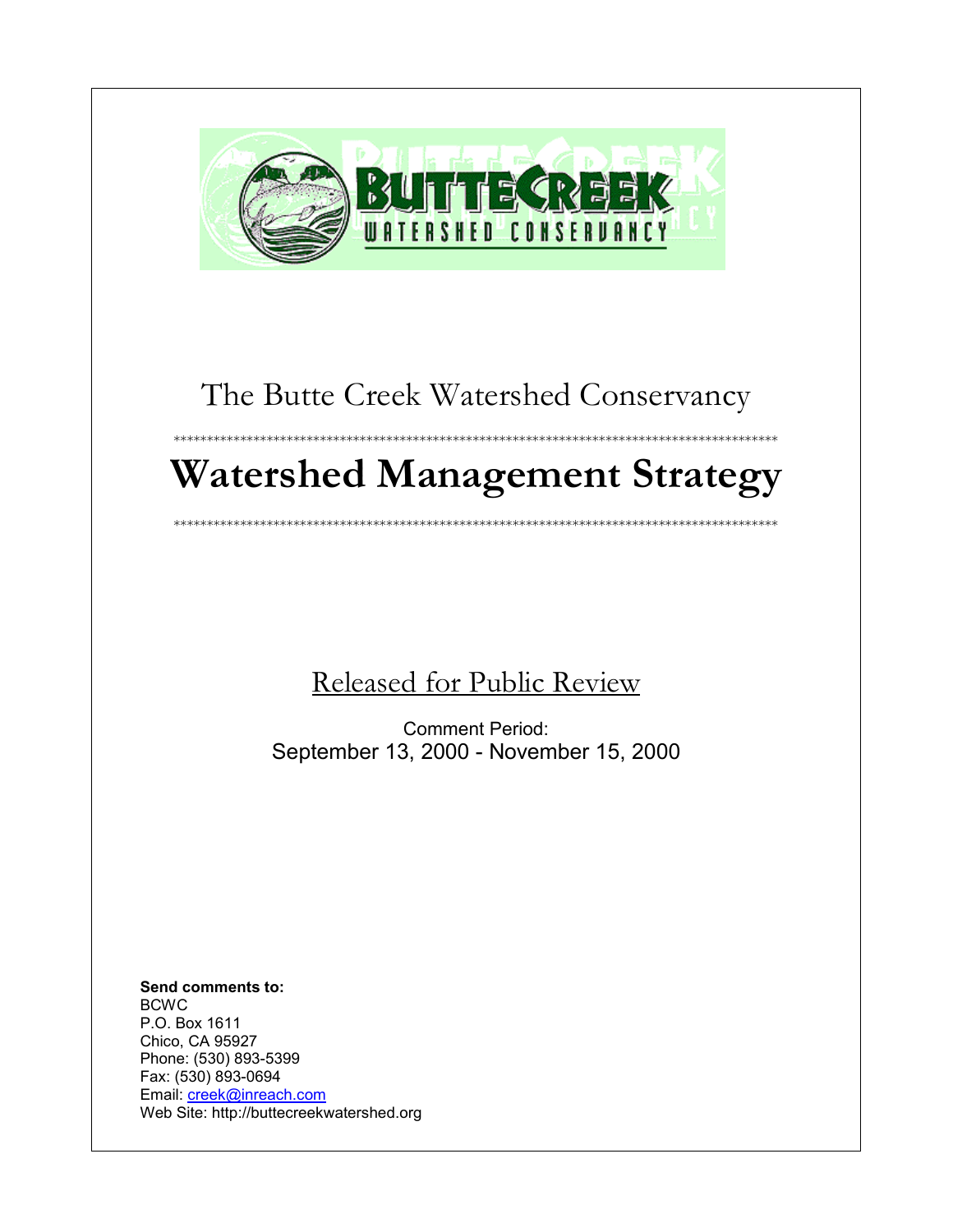*Final Butte Creek Watershed Management Strategy*

# **Table of Contents**

| Acknowledgements |  |
|------------------|--|
|------------------|--|

| <b>Executive Summary</b>                                                          | $\mathbf{i}$ |
|-----------------------------------------------------------------------------------|--------------|
| Introduction                                                                      | $I-1$        |
| <b>Chapter One – Education and Public Outreach</b>                                | $1-1$        |
| <b>Chapter Two – Recreation</b>                                                   | $2 - 1$      |
| <b>Chapter Three – Fisheries</b>                                                  | $3-1$        |
| Chapter Four - Fuel Load/Timber Management/<br><b>Road Erosion</b>                | $4-1$        |
| <b>Chapter Five – Groundwater and Water Supply</b>                                | $5-1$        |
| <b>Chapter Six - Water Quality</b>                                                | $6-1$        |
| <b>Chapter Seven – Flooding</b>                                                   | $7-1$        |
| Implementation, Monitoring, and Updating the<br><b>Watershed Planning Process</b> | $C-1$        |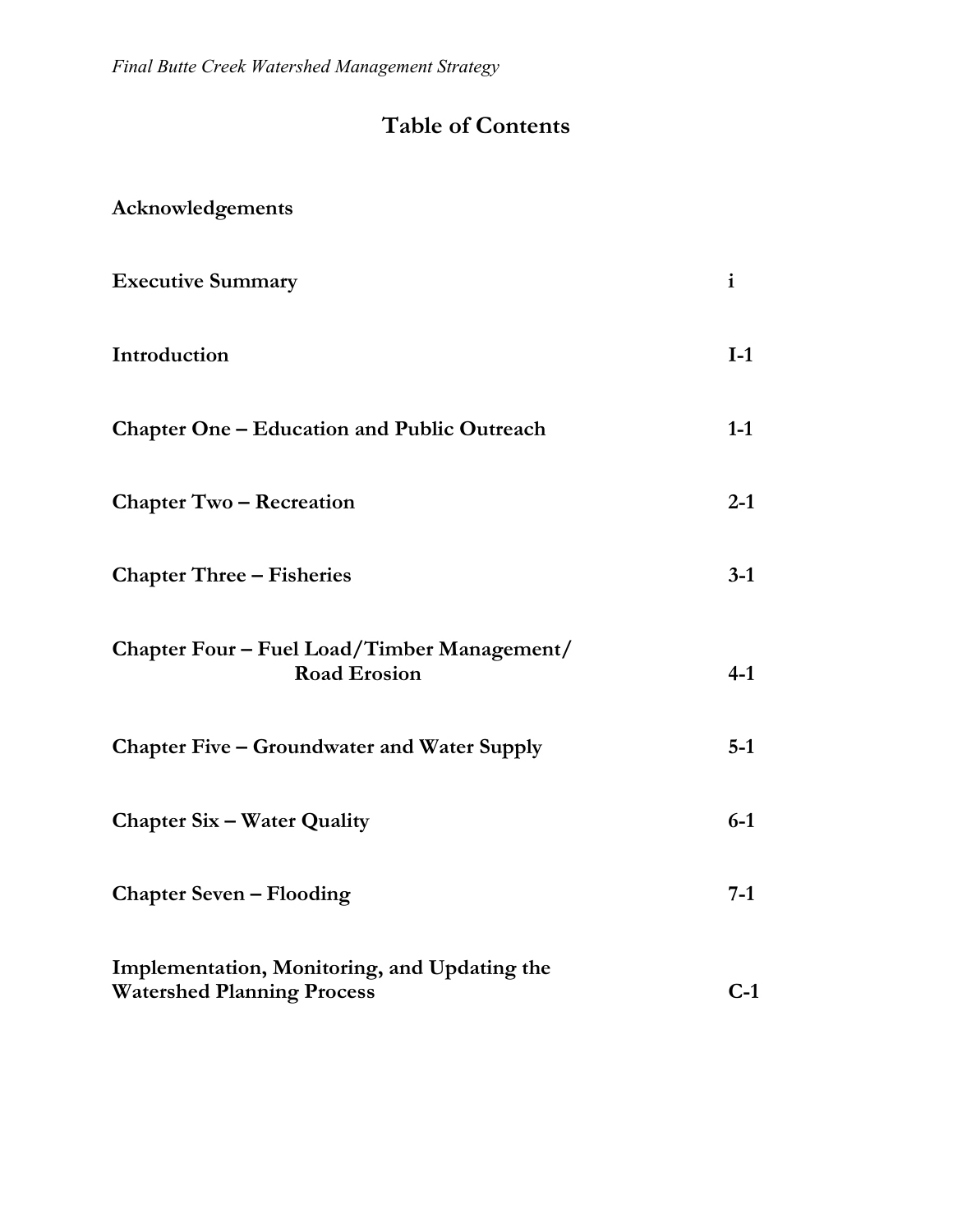# *Acknowledgements*

*The CSU, Chico Office of Watershed Projects wishes to thank the funding agencies that made this project possible. Through the generosity of the United States Fish and Wildlife Service, the National Fish and Wildlife Foundation, and CALFED Category III (Metropolitan Water District of Southern California), both the Existing Conditions Report and the Watershed Management Strategy were developed. The CSU, Chico University Foundation Office of Sponsored Projects deserves recognition for their administrative oversight of the funding for this project.*

*We would also like to acknowledge the past and present members of the Butte Creek Watershed Conservancy Board of Directors for their interest in and substantial contributions to this project.*

### **Present Butte Creek Watershed Conservancy Board of Directors**

| Chuck Kutz        | Sharan Quigley    |
|-------------------|-------------------|
| Rick Ponciano     | Morris Boeger     |
| Les Heringer, Jr. | Ronald E. Stewart |
| Hank Evers        | Jack Bean         |
| Robb Cheal        | Rick Hall         |
| Ryan Schohr       | Jason Larrabee    |

*Recognition also goes to the members of our Technical Advisory Committee for the expertise they shared in the creation of this document. We are especially indebted to the members of the Butte Creek Watershed Advisory Committee, who spent many hours reviewing and responding to drafts of this document. Their careful reading of the drafts, patience with the process, and avid commitment to the health and future of the Butte Creek Watershed have made the production of this document truly a community effort.*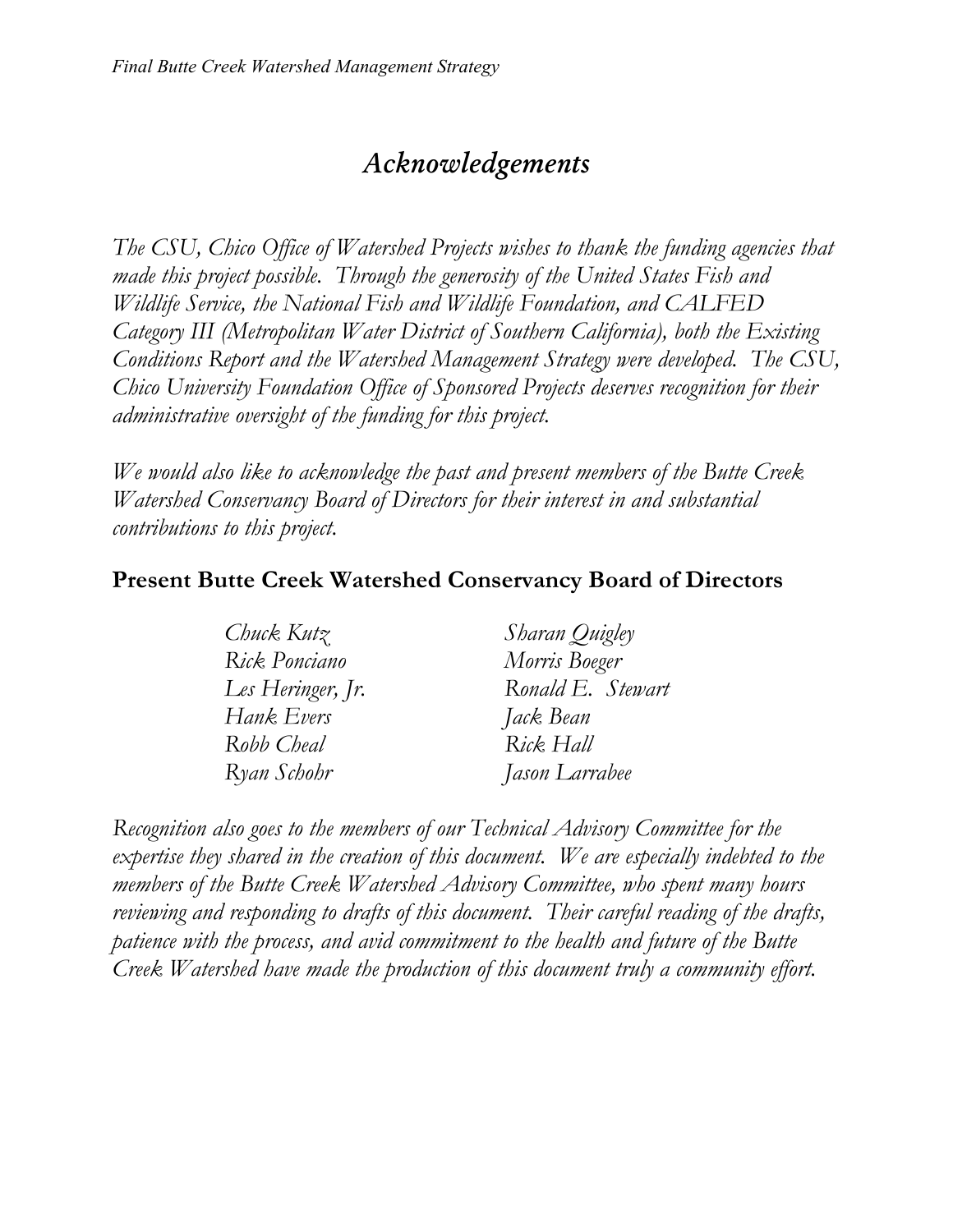# **EXECUTIVE SUMMARY**

### **The Watershed**

Butte Creek originates in the Jonesville Basin, Lassen National Forest, at an elevation of 7,087 feet. Several small tributaries converge in the Butte Meadows Basin, an area characterized by a series of wide meadows and repeating series of pools and riffles. Butte Creek transitions from the Butte Meadows area approximately 25 miles through a canyon to the point where it enters the valley floor near Chico. Numerous small tributaries and springs enter the creek in the canyon area.

The valley section of Butte Creek is divided by the Sutter Buttes, located in the center of the Sacramento Valley. The upper portion is approximately 45 miles in length extending from Highway 99 near Chico to the point where Butte Creek first enters the Sacramento River at the Butte Slough Outfall Gates southeast of Colusa (see Figure 1). Historical records suggest that prior to levees being built along the Sacramento River, Butte Creek entered the River in this vicinity. Butte Creek in this reach is surrounded by agricultural lands, several state and federal wildlife areas, and is contained, at times, by a series of levees.

Butte Creek flows are regulated into the Sacramento River by the Butte Slough Outfall Gates to accommodate both flood flows and agricultural needs in the Sutter Bypass area. The Sutter Bypass section of Butte Creek is approximately 40 miles in length (see Figure 2). Butte Creek (now Butte Slough) splits into two channels, known as the East and West Borrow Canals, as it enters the Sutter Bypass near Highway 20. Generally, Butte Creek enters the Sacramento River via Sacramento Slough immediately upstream of the mouth of the Feather River near Verona.

The watershed's diverse and considerable resources of water, farmland, timber, and recreational opportunities enrich the lives of both its residents and visitors. However, growing demands on the resource base have created issues of concern to all.

### **The Process**

The Butte Creek Watershed Conservancy (Conservancy), Watershed Advisory Committee (WAC), and Technical Advisory Committee (TAC) focus their efforts on the approximately 510,000-acre Butte Creek watershed from its headwaters to its historical confluence with the Sacramento River at Colusa (see attached map). Impetus for forming the Conservancy and developing the WAC and TAC stemmed from growing stakeholder concerns regarding issues that include, but are not limited to endangered species protection, water supply demands, land use practices, recreational impacts, fire and flood hazard, and urban development.

In an attempt to address these and other concerns, the Conservancy was formed in September 1995 to encourage the preservation and management of the Butte Creek watershed through watershedwide cooperation between landowners, water users, recreational users, conservation groups, and local, state and federal agencies. The mission statement of the Conservancy reflects that dedication: "The Butte Creek Watershed Conservancy was established to protect, restore, and enhance the cultural, economic, and ecological heritage of the Butte Creek watershed through cooperative landowner action."

The Conservancy received non-profit 501(c)3 status in November of 1996. Shortly thereafter, the Conservancy prepared a Memorandum of Understanding (MOU) to create a Butte Creek Watershed Management Strategy. The MOU established a voluntary and cooperative agreement among 24 signatories to work together in a watershed planning process. It is the Conservancy's belief that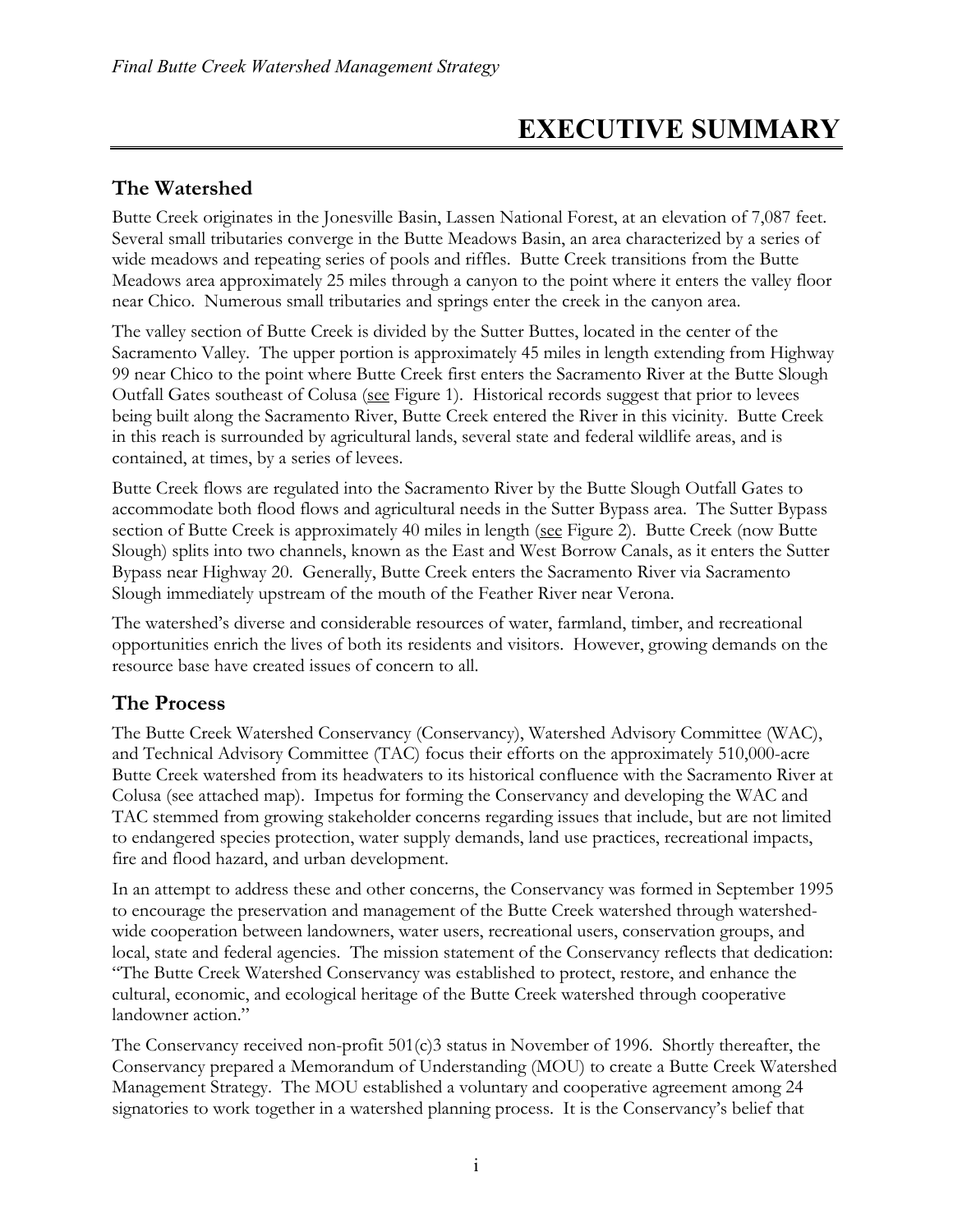#### *Final Butte Creek Watershed Management Strategy*

stakeholders working cooperatively have the greatest potential for streamlining resource management and minimizing conflict between landowners, water users, government agencies, and conservation groups.

Another effort has been undertaken in the lower portion of Butte Creek - The Lower Butte Creek Project. Stakeholders working with Ducks Unlimited Inc., Jones & Stokes, Inc., and California Waterfowl Association have focused on developing mutually beneficial and acceptable alternatives to improve fish passage in the Butte Sink, Butte Slough, and Sutter Bypass sections of Butte Creek while maintaining the viability of agriculture, seasonal wetlands, and other habitats. For this reason, the scope of this document will emphasize stewardship strategies within the watershed from its headwaters to its original confluence with the Sacramento River near Colusa. In an effort to apply a watershed-wide approach, however, the Conservancy and WAC/TAC will lend support to those stewardship efforts underway in the lower Butte Creek watershed.

In 1996, the Conservancy enlisted the services of the California State University, Chico Department of Geography and Planning to apply for State, Federal, and private grants for the development of a Watershed Management Strategy. Through the generosity of the US Fish & Wildlife Service, CALFED, National Fish & Wildlife Foundation, Bureau of Reclamation, and the Metropolitan Water District, the Conservancy set in motion the creation of the Butte Creek Watershed Management Strategy. This document is the culmination of that process.

Through media releases, flyers, and other public outreach efforts, stakeholders representing landowners, timber interests, urban representatives, agriculture, recreational groups, irrigation districts, conservation organizations, waterfowl clubs, and local, state, and federal agencies were invited to participate in an initial General Public Stakeholder Meeting. From this meeting, the nomination of individuals with diverse interests and representing different reaches of Butte Creek resulted in the creation of the Watershed Advisory Committee (WAC). While WAC participation fluctuated throughout much of the process, attendance was especially strong and diverse during the development of the Watershed Management Strategy. Additionally, agency personnel and others with distinct expertise were invited to serve as members to the Technical Advisory Committee (TAC). For further input, stakeholders were invited to general membership meetings to participate in a scoping process (6 four-hour meetings) to identify watershed Issues and Concerns for prioritization. These issues were categorized into fourteen groups, and from these, the WAC generated a list of fundamental issues and concerns. The issues and concerns identified by stakeholders and refined by the WAC are not science-based. They reflect the opinions of individuals involved in the watershed planning process at that point and time. The issues were defined as follows:

- 1. Increased population over the last ten years in the canyon and surrounding areas, as well as future growth, has increased recreational pressures in the watershed without increased infrastructure to accommodate the use. (Note: infrastructure has not kept up with the increase in population, i.e. the number of wardens, etc.).
- 2. The decline of the fisheries mainly due to water diversions and lack of screening has resulted in an Endangered Species Candidate listing for the spring-run chinook salmon leading to restrictions on sport fishing, the elimination of salmon and trout fishing, and could lead to further watershed-wide restrictions for multiple uses such as agriculture, timber management, recreation, urban development, and property rights.
- 3. The fuel load in the watershed is at an unacceptable level due to natural response to humanmade interventions.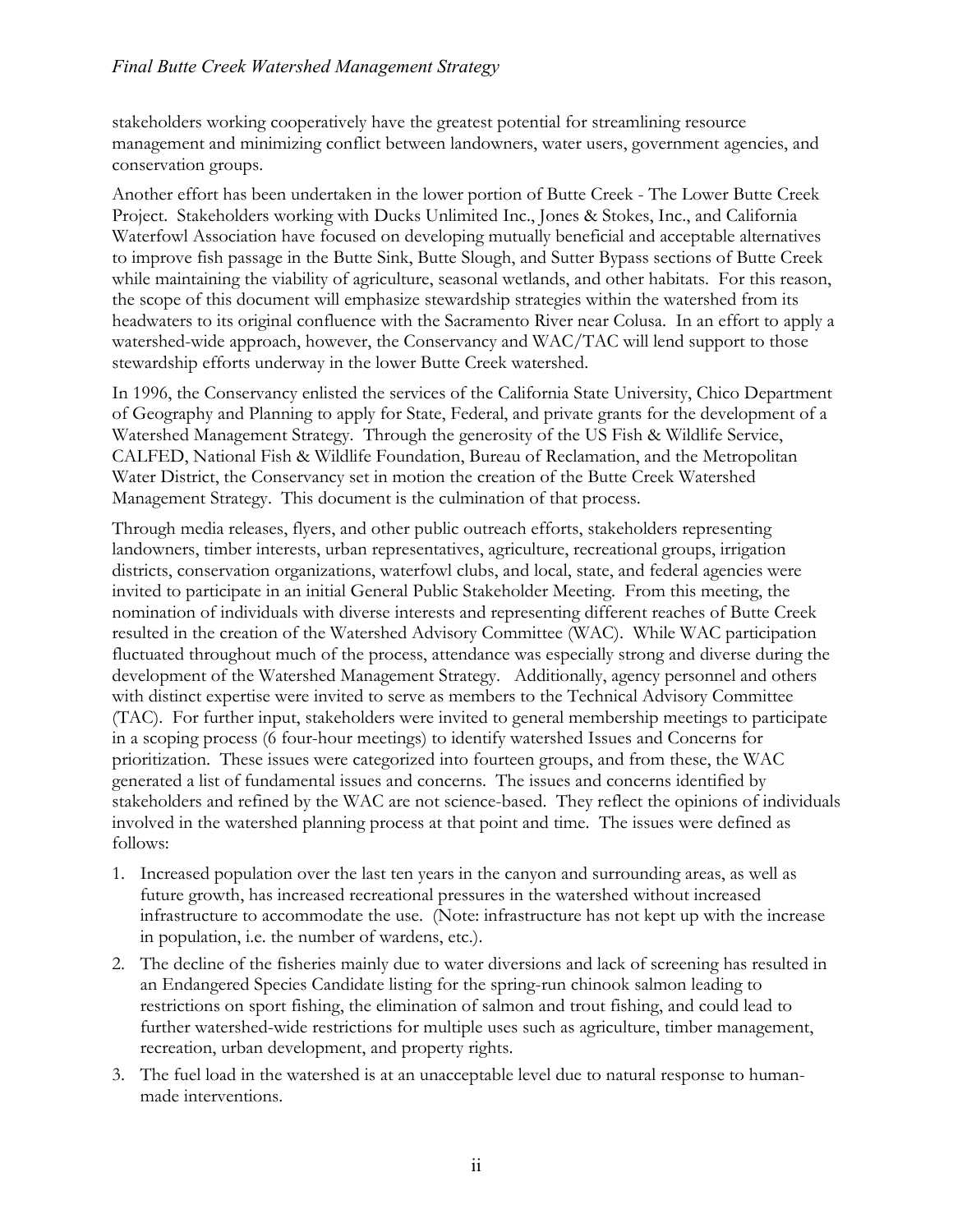- 4. Inadequate timber management regulations and practices have potential impact on water quality.
- 5. Improper road design, construction and maintenance intercepts and redirects runoff, causing erosion and road washouts and may damage the watershed.
- 6. Groundwater recharge areas are not identified. These areas need to be considered and may need increased protection.
- 7. The quantity and quality of domestic water supplies need to be understood and protected.
- 8. Urban run-off due to increased urbanization contributes to water quality degradation.
- 9. Flooding in the Butte Creek watershed is natural and unavoidable, therefore any infrastructure, including housing and other structures on the floodplain must be compatible with flooding in an environmentally conscious and sustainable manner.
- 10. There is a need for public education addressing appropriate management practices for the above 9 items

Since the original scoping process, WAC members and resource agency representatives have agreed that many of the top 10 stakeholder issues and concerns as worded do not accurately reflect the exact nature or source of potential problems in the watershed. Additionally, while many of the issues do remain pressing, efforts have been undertaken to mitigate others making them less pertinent today. Nonetheless, the issues and concerns as defined during the stakeholder scoping process provide a good template for developing effective community-based strategies to enhance the economic, ecological, and cultural heritage of the Butte Creek watershed.

While the scoping process moved forward, work began on the Existing Conditions Report. The Existing Conditions Report is intended to accumulate into one document all relevant descriptive data related to the physical, natural, cultural, and economic resources of the Butte Creek watershed. The Existing Conditions Report, like the Watershed Management Strategy, is designed to function as a living document. Periodically, both documents will be revisited, revised, and updated. The most current version of each document can be found on the Conservancy's website at *http://www.buttecreekwatershed.org*. These documents should be used together, in order for the reader to understand the many complex issues within the Butte Creek watershed.

Following the completion of the Existing Conditions Report, a vision statement was adapted, as well as ten guiding principles to help steer the planning process. The vision statement for the watershed sees healthy fish populations, diverse biological habitats, recreation opportunities, reduced fire hazard, reliable and clean water supply, clean air, reduced flood damage, and a respect for private property rights. The guiding principles to achieve the vision are more specific and deal with natural resource management (fish, wildlife, erosion, flooding and fire), social issues (recreational impacts), coordination, and education. Project staff, working with TAC members, drafted Watershed Management Strategy goals and objectives for WAC review, refinement, and acceptance. The final goals and objectives were developed to provide an adaptive management framework for reconciling the Issues and Concerns identified early in the stakeholder scoping process, but they also took into account information recently made available in the development of the Existing Conditions Report. This strategy lists straightforward stewardship projects and actions that can be accomplished with a high probability of success and that will help maintain the health of the Butte Creek watershed.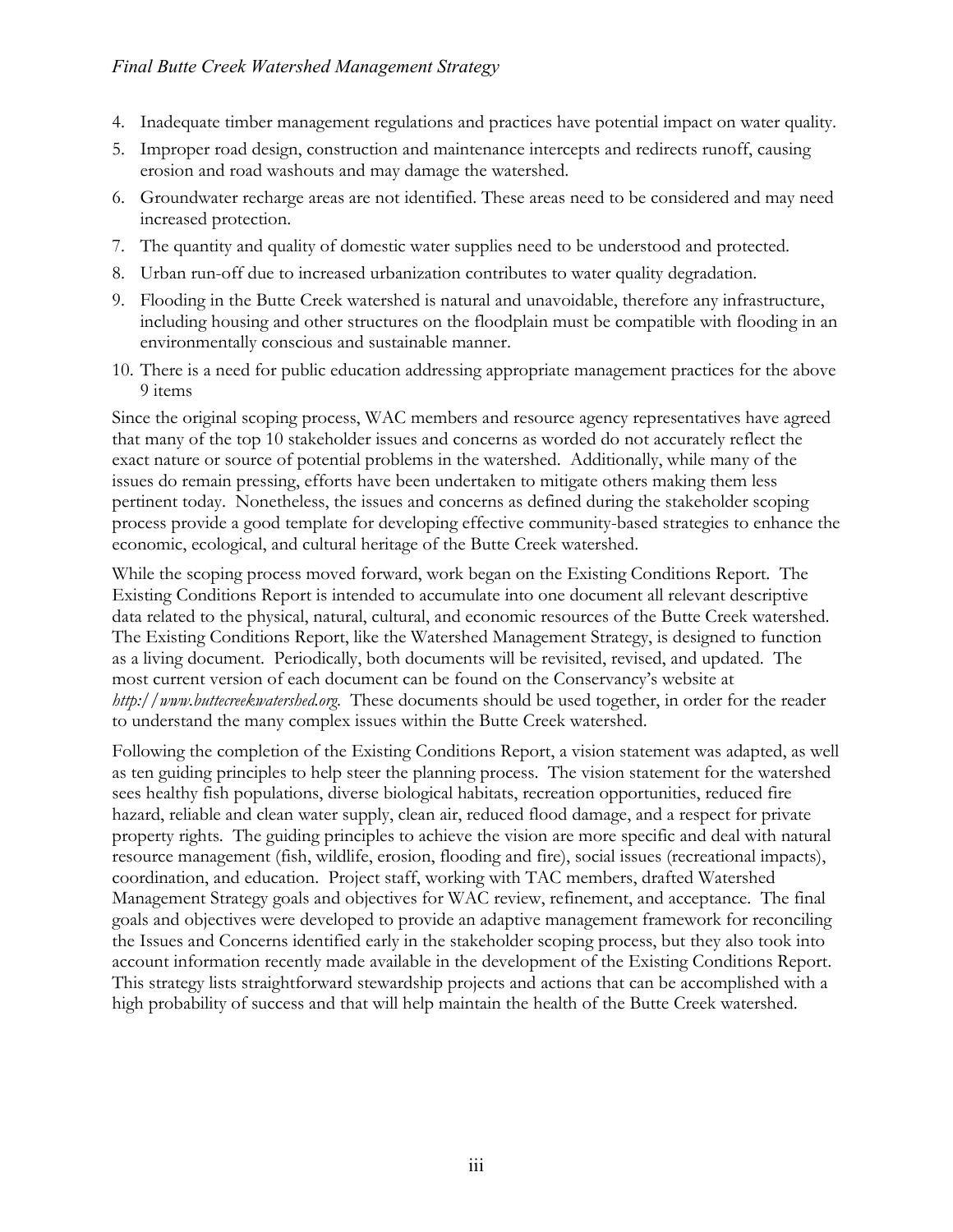# **INTRODUCTION**

This Watershed Management Strategy is designed to accomplish the goal of maintaining a sustainable river ecosystem for the Butte Creek watershed. With increasing population and diversifying land use in the watershed, coordinated management becomes necessary in order to decrease negative impacts and to increase positive impacts. Economic vitality is necessary to enable the community to address and solve resource problems, and maintaining a healthy natural resource base is necessary for sustaining economic vitality. Establishment of a goal-oriented management strategy can prevent problems before they occur, and will result in less expensive and more efficient use of community energy and resources. The Watershed Advisory Committee (WAC) was formed to develop a community-based group representing landowners, timber interests, urban representatives, agriculture, recreational groups, irrigation districts, conservation organizations, and local agencies. The Technical Advisory Committee (TAC) members represent local, state, and federal resource specialists who were consulted in the development of this strategy.

| Jack Bean      | Sierra Pacific Industries, BCWC Board   |
|----------------|-----------------------------------------|
| Ed Chombeau    | Landowner, BCWC President               |
|                | <b>Upper Ridge Coordinating Council</b> |
| Robb Cheal     | Landowner, BCWC Board                   |
| Roger Cole     | Landowner, Streaminders                 |
| Eric Ginney    |                                         |
| Allen Harthorn | Landowner                               |
| Chuck Kutz     | Landowner, Chairman, BCWC Board         |
| Jason Larrabee | Landowner, Larrabee Farms, BCWC Board   |
| Tanis Larson   | Landowner, Butte Meadows Hillsliders    |
| Vickie Newlin  | Butte County, Water and Resource        |
|                | <b>Conservation Department</b>          |
| Jean Oscamou   | Pacific Gas & Electric Company          |
| Sharan Quigley | Landowner, BCWC Board                   |
| Michael Smith  | Landowner                               |
| Ted Trimble    | Western Canal Water District            |
|                |                                         |

#### **Watershed Advisory Committee**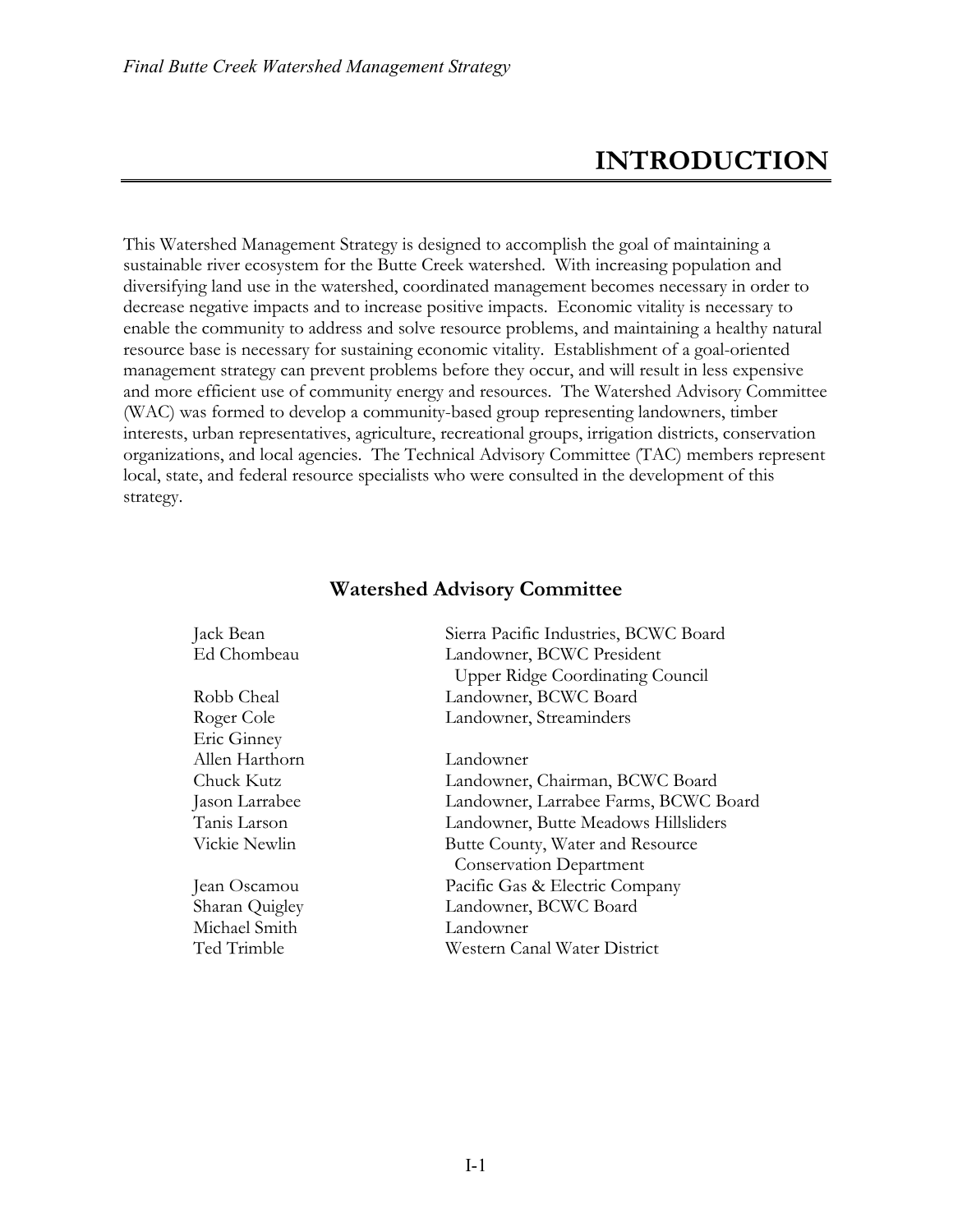| Fisheries Biologist, Lassen National Forest |
|---------------------------------------------|
| CDF/Butte County Fire                       |
| California Department of Forestry and Fire  |
| Protection                                  |
| US Fish and Wildlife Service                |
| Meadowbrook Conservation Associates         |
| Butte County, Office of Emergency Service   |
| US Fish and Wildlife Service                |
| Lassen National Forest, USFS                |
| US Bureau of Land Management                |
| Regional Water Quality Control Board        |
| California Department of Fish and Game      |
| Lassen National Forest, USFS                |
| California Department of Fish and Game      |
|                                             |

### **Technical Advisory Committee**

### **Vision Statement**

In the summer of 1999, the WAC developed the following **vision statement** as a prerequisite for creating more specific **guiding principles**:

The Butte Creek Watershed Advisory Committee was formed to develop community-based consensus driven strategies that foster healthy fish populations, diverse biological habitats, recreational opportunities, reduced fire hazard, reliable and clean water, reduced flood damage, and a strong respect for private property rights.

### **Guiding Principles**

While the WAC agrees to the goals and objectives spelled out in the *Memorandum of Understanding Regarding the Development of the Butte Creek Watershed Management Strategy*, the WAC chose to develop a list of long-term principles to further guide the planning process:

- 1. Respect and protect private property rights within the watershed.
- 2. Respect and protect public resources within the watershed.
- 3. Coordinate public and private resources to develop a management strategy for the watershed that will provide guidance for resource conservation and land use for present and future generations.
- 4. Encourage good land stewardship practices through education, research, monitoring, and public outreach.
- 5. Emphasize conservation, restoration, and sound resource management in the Butte Creek watershed.
- 6. Preserve the cultural heritage, the historical land-use base, and economic vitality of the area.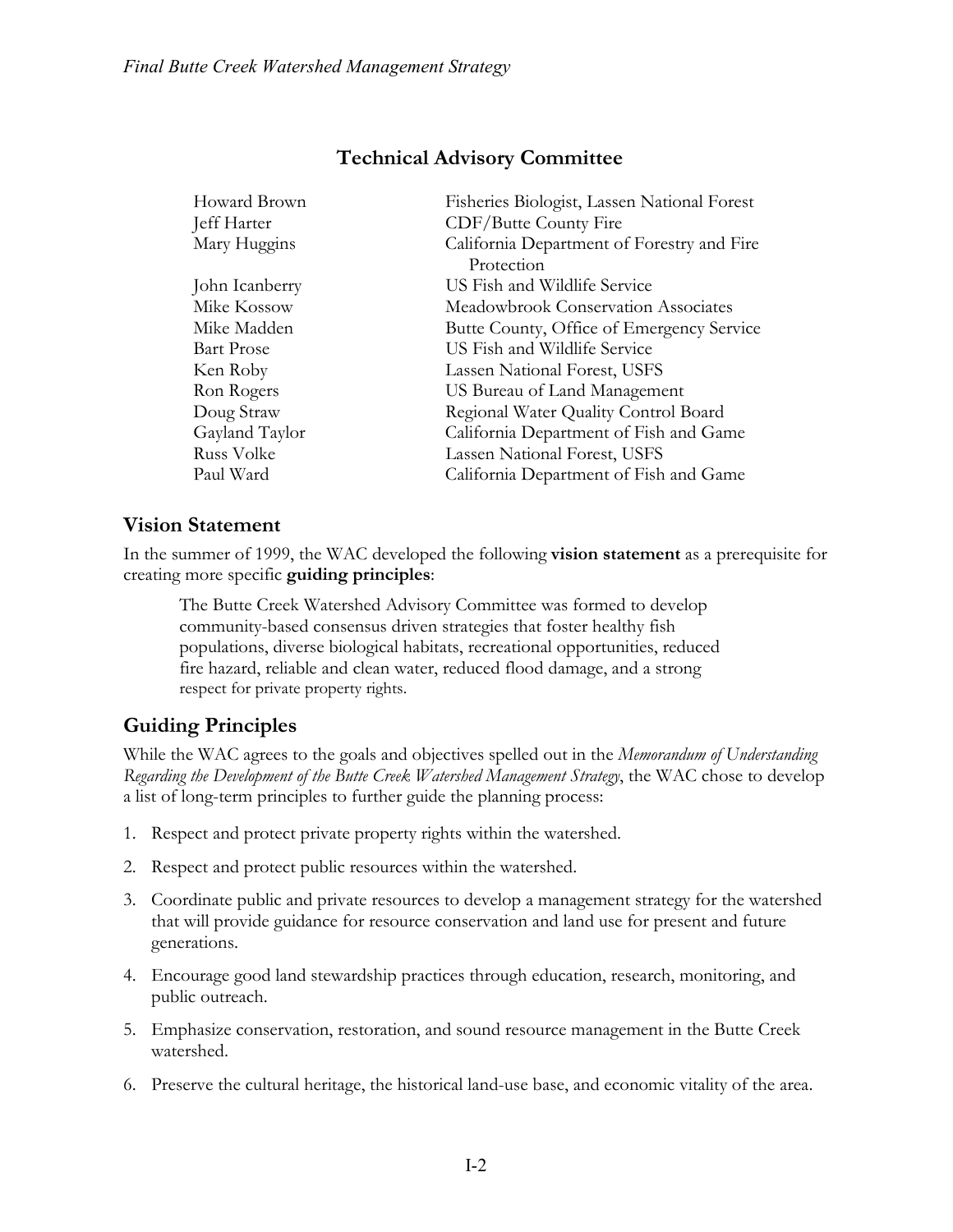- 7. Apply an ecosystem and multi-species approach to maintaining biodiversity through conservation and restoration of native habitats within the watershed.
- 8. Protect and enhance the long-term sustainability of the Butte Creek aquatic ecosystem with special consideration for salmon and steelhead populations.
- 9. Enhance water supply reliability for multiple beneficial uses.
- 10. Encourage improved communication and cooperation between agencies/organizations and landowners.
- 11. Meet yearly to reassess and prioritize new restoration goals and objectives

### **Strategy Organization**

There is a large degree of overlap among the various *Issues and Concerns* identified during the scoping process. That overlap reflects the interconnectivity of natural processes, and the importance of applying a watershed management approach to issues that are of concern to all. In order to address the designated *Issues and Concerns* and to follow the adopted guiding principles, this document has been organized into the following sections:

- *1) Education and Public Outreach*
- *2) Recreation*
- *3) Fisheries*
- *4) Fuel Load/Timber Management/Roads*
- *5) Groundwater and Water Supply*
- *6) Water Quality*
- *7) Flooding*
- *8) Conclusions*

### **Implementation Effort**

The information contained in this report is a result of the WAC's review of the condition of the Butte Creek watershed. The report contains the WAC's recommendations for future actions. This report will be augmented and updated regularly by the BCWC Board of Directors in order to be a continuing resource management tool.

Some of the key players involved in the management of the Butte Creek watershed are the landowners (represented by the Butte Creek Watershed Conservancy), private interests (agriculture, timber, hydropower, water purveyors, etc.), Butte Creek Watershed Advisory Committee, CSU, Chico, California Department of Fish and Game, U.S. Fish and Wildlife Service, Counties of Butte, Glenn, and Colusa, U.S. Forest Service, and other signatories to the MOU (see Appendix \_\_). Many of these agencies and groups have their own resource implementation plans and are pursuing similar resource goals. One function of the Stakeholder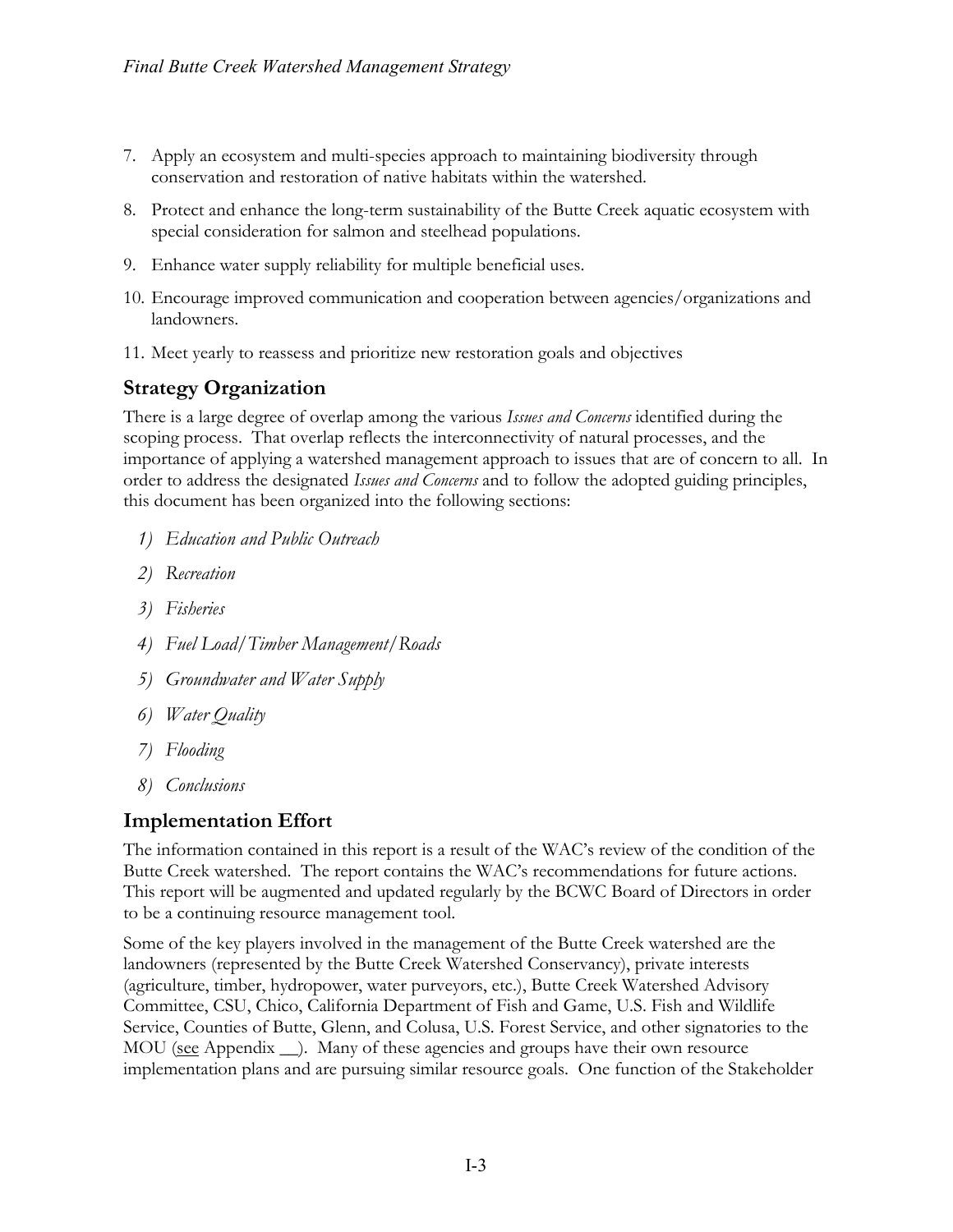Scoping Sessions was to increase awareness of all the resource protection activities and coordinate efforts to benefit the natural environment.

Implementation involves putting recommendations into effect and monitoring their success and results. The Butte Creek Watershed Conservancy will establish implementation guidelines for the *Watershed Management Strategy* as prescribed in the Memorandum of Understanding. A *2000-2002 Implementation Plan* will be designed and approved by the Conservancy's Board of Directors that will utilize the information and recommendations contained in this report. The ability to measure the effectiveness of the activities designed to carry out the program recommendations should be considered in the design of the implementation guidelines.

Monitoring (systematically tracking, recording, and evaluating specific categories of data) is an important function of the implementation process that is discussed in the final section of this report. The work program for the Butte Creek watershed must be dynamic and responsive to changes in order to be comprehensive in nature.

Directly linked to monitoring are evaluation and adaptive management. Adaptive management is the process of refining or redefining management actions as a process unfolds and results are obtained. Adaptive management begins with a clearly defined set of goals and objectives; includes the development of actions meant to achieve those goals and objectives; and incorporates an evaluation of actions implemented to determine whether goals and objectives are being met. Goals and objectives, actions, and monitoring protocols are established given today's knowledge. Results are monitored and actions modified as needed to achieve or even modify goals.

This document provides the framework for continued responsible stewardship through effective management practices. The Conservancy and WAC look forward to working with the many stakeholders involved in this process to implement measures necessary to protect and enhance one of California's most beautiful streams. The WAC believes that an annual meeting would be an appropriate format to review the implementation efforts and successes of the *Watershed Management Strategy*.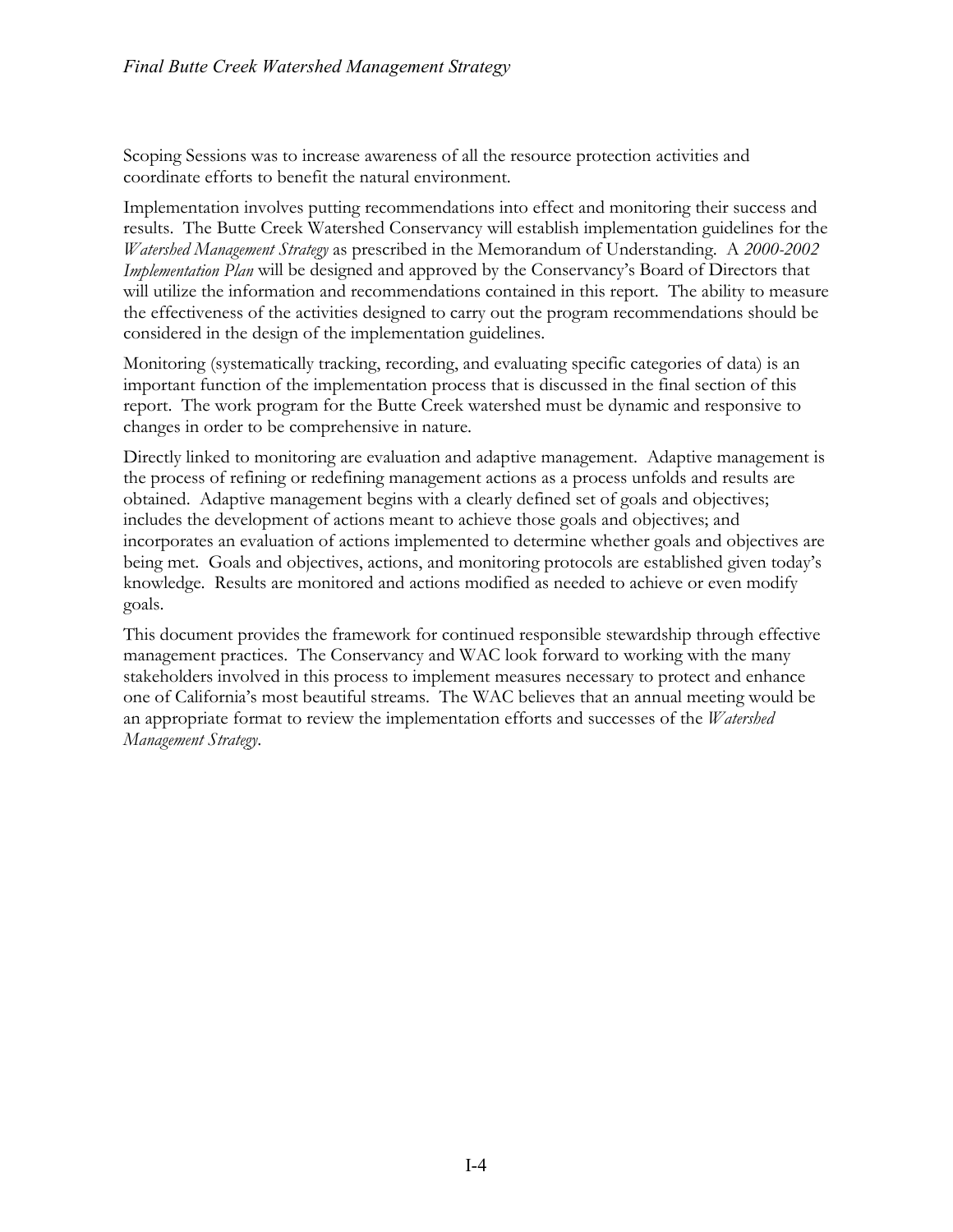## **CHAPTER 1: EDUCATION AND PUBLIC OUTREACH**

#### **Top 10 Stakeholder Issue(s):**

*10) There is a need for public education addressing appropriate management practices for the identified stakeholder issues.*

Since the original scoping process, WAC members and resource agency representatives have agreed that many of the top 10 stakeholder issues and concerns as worded do not accurately reflect the exact nature or source of potential problems in the watershed. Additionally, while many of the issues do remain pressing, efforts have been undertaken to mitigate others making them less pertinent today. Nonetheless, the issues and concerns as defined during the stakeholder scoping process provide a good template for developing effective community-based strategies to enhance the economic, ecological, and cultural heritage of the Butte Creek watershed.

### **Status:**

Education programs are important to develop a broader understanding of resource conservation issues at the individual and community level. They include, but are not limited to: protection of property rights, endangered species protection, water supply demands, land use practices, water quality, fire and flood hazard, and urban development. In particular, increased understanding of the resource issues that lead to the development of current conservation efforts within the Butte Creek watershed will increase awareness of these issues and facilitate creative solutions. Education and public outreach should include support for programs for all age groups in all areas of the watershed. The Conservancy needs to continue to play an active and focused role in educating the public on resource issues.

Education should seek to increase awareness of changing public policy and ecosystem restoration activities, foster active participation in conservation programs, and encourage wise use of natural resources. Where possible, education efforts should work with active educational resources and be coordinated with existing watershed groups and other local efforts.

The Butte Creek Education Project is a cooperative effort supported by funding from the U.S. Fish and Wildlife Service, CALFED Category III, and the Environmental Protection Agency. Essential aspects of the education program are to gain the support of teachers, schools, districts, and the community by providing the resources, equipment, personnel, and knowledge to facilitate involvement in watershed activities. This program is an important element for broadening the awareness of children and strengthening their commitment to the health of the environment.

**Goal:** Educate members of the community on the economic, cultural, and ecological heritage of the Butte Creek watershed including recreation, fisheries, fuel load/timber management/roads, groundwater and water supply, water quality, and flooding.

**Objective #1**: Continue to support the K-12 *Butte Creek Education Project.*

Implementation 1.A: Seek opportunities to coordinate watershed education projects on public and private lands (e.g., planting native vegetation, building duck and bat nesting boxes, and conducting on-stream studies of aquatic and terrestrial species).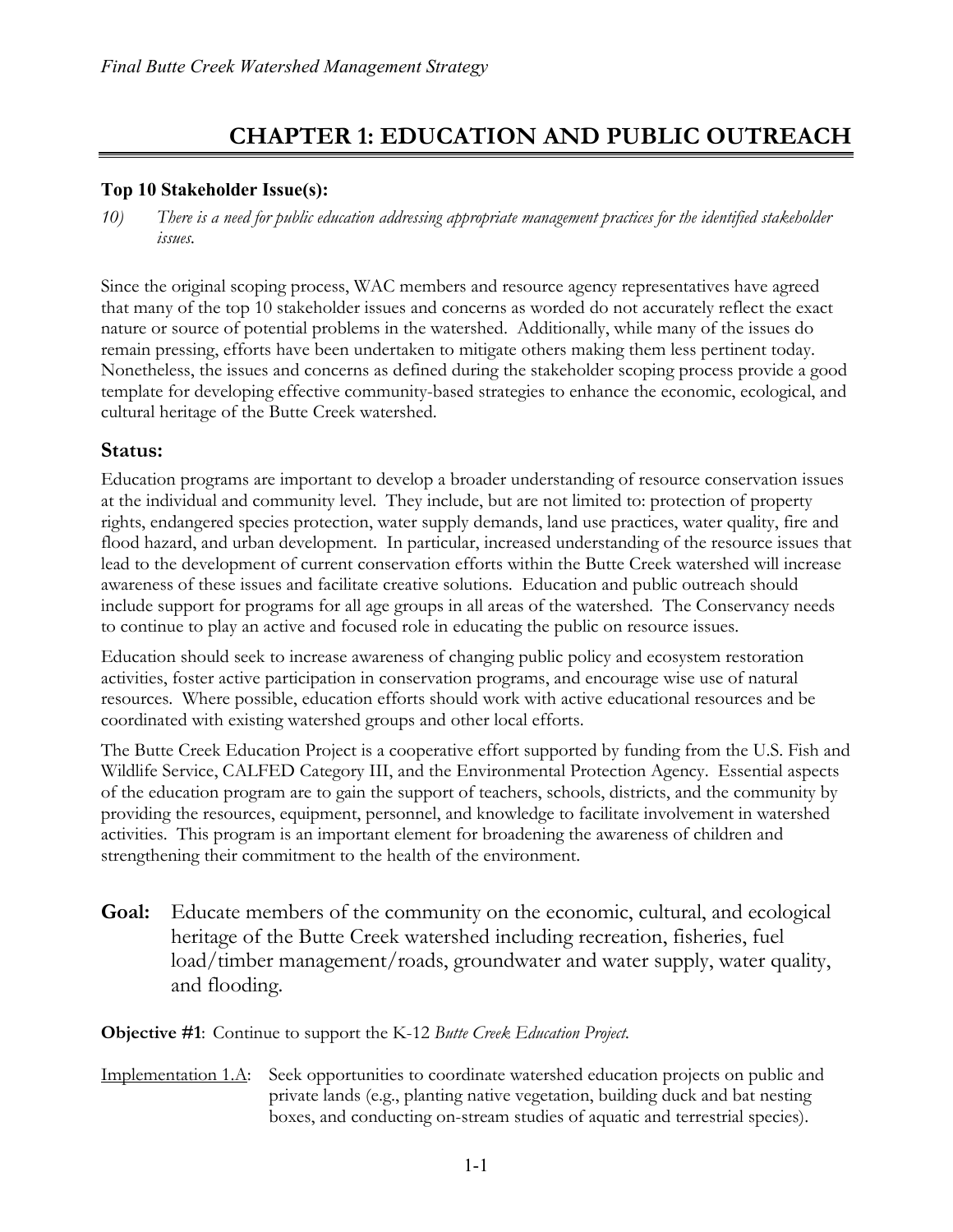#### *Final Butte Creek Watershed Management Strategy*

- **Objective #2**: Develop a strong education and public outreach program to encourage conservation and wise use of natural resources and preservation of the economic and cultural heritage of the watershed.
- Implementation 2.A: Encourage development of a manual of Best Management Practices (BMP) applicable to the continued multiple land uses found in the Butte Creek watershed and make this manual available to landowners and resource managers in the watershed.
- Implementation 2.B: Promote through education the preservation and protection of private property land holdings within the watershed.
- Implementation 2.C: Prepare informational brochures about the Butte Creek watershed.
- Implementation 2.D: Educate landowners about resource issues that impact private property and its management.
	- Implications of various evaluations, assessments and recommendations (i.e., native species revegetation and riparian buffer zones).
	- Implications of local, state, and federal rules and regulations.
- Implementation 2.E: Facilitate dispersal of information about programs and potential funding opportunities for landowners.
- Implementation 2.F: Increase media involvement through press releases informing the public about the watershed.
- Implementation 2.G: Provide interpretive signs educating the public about sensitive habitat and heightening awareness of current watershed issues.
- **Objective #3**: Continue Butte Creek Watershed Conservancy's public outreach role and efforts to implement the *Watershed Management Strategy*.
- Implementation 3.A: Develop and disseminate to stakeholders the *Butte Creek Watershed Annual Report*.
- Implementation 3.B: Encourage the Watershed Advisory Committee and Technical Advisory Committee to meet annually to develop the *Butte Creek Watershed Annual Report* to include water quality monitoring survey results, anadromous fish monitoring results, and the status of ongoing and proposed projects.
- Implementation 3.C: Form partnerships with local, state, and federal agencies to promote local watershed stewardship programs.
- Implementation 3.D: Maintain continuous outreach activities to promote this *Watershed Management Strategy*.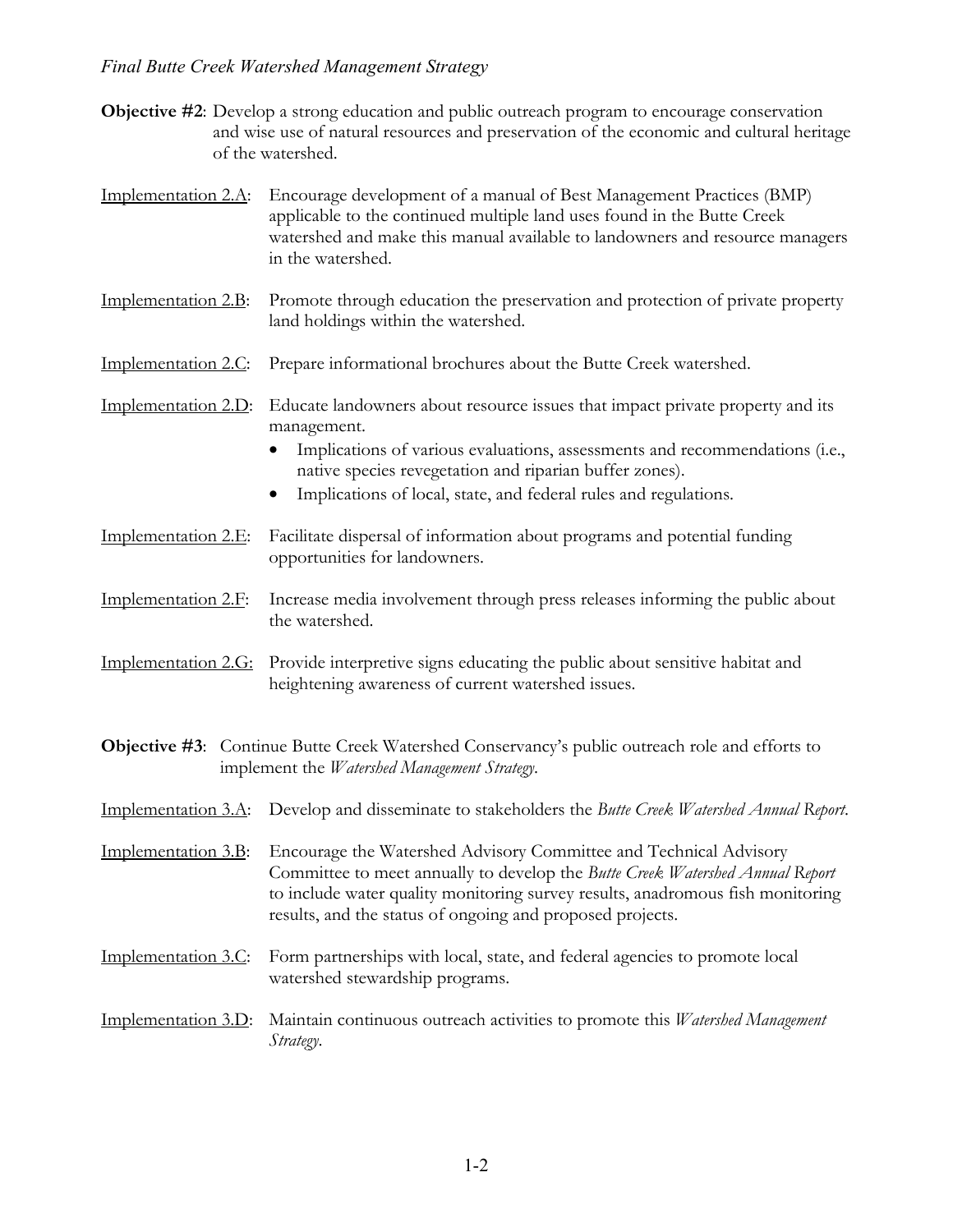# **CHAPTER 2: RECREATION**

### **Top 10 Stakeholder Issue(s):**

*1) Increased population over the last ten years in the canyon and surrounding areas, as well as future growth, has increased recreational pressures in the watershed without an increased infrastructure to accommodate the use. (Note: infrastructure has not kept up with the increase in population, i.e. the number of wardens.)*

Since the original scoping process, WAC members and resource agency representatives have agreed that many of the top 10 stakeholder issues and concerns as worded do not accurately reflect the exact nature or source of potential problems in the watershed. Additionally, while many of the issues do remain pressing, efforts have been undertaken to mitigate others making them less pertinent today. Nonetheless, the issues and concerns as defined during the stakeholder scoping process provide a good template for developing effective community-based strategies to enhance the economic, ecological, and cultural heritage of the Butte Creek watershed.

#### **Status:**

The entire Butte Creek watershed, not just the Canyon, presents a number of challenging recreational issues. The watershed possesses qualities that make it enticing to recreational use: flowing water suitable for wading, swimming, and whitewater floating, fish, scenery, winter activities, riparian areas, hunting, trails, roads, and a generally natural or rural appearance. Population pressures are expected to increase in the future.

Recreation has clearly been a concern for many years by residents, resource agencies, and law enforcement agencies. The focus of much of the concern is the lower reaches of the canyon area frequented by tubers, swimmers, whitewater enthusiasts, bicyclists, auto tourists, anglers (prior to the closure of this section to fishing), and other recreationists. The only developed public sites in the canyon are the Honey Run Covered Bridge and the Centerville School and Museum. There are many undeveloped creek access areas, some private and some public, but with no definition of boundaries between private and public land. This has led to degradation of these undeveloped areas and numerous conflicts with private property owners. The increased population in Butte Creek Canyon, Paradise, and the Chico urban areas has exacerbated the problems. Restrictions on recreation in Bidwell Park in Chico and on the Sacramento River, specifically parking and alcohol regulations, have also contributed on increased impacts on Butte Creek.

Recreational facilities are located throughout the watershed: Butte Meadows, Forks of the Butte, Paradise, and the valley refuges, but there is no comprehensive management or consideration for the impacts of unmanaged recreation. Recent efforts by the Butte Creek Watershed Conservancy, Centerville Recreation and Historical Association, Honey Run Covered Bridge Association, Butte Creek Volunteer Fire Department, 4-H, and Paradise Parks and Recreation District have led to the formation of a Butte Creek Canyon Recreation Advisory Committee. This Committee provides a forum for establishing priorities to address recreational concerns in the Canyon. There is a general consensus among the Recreation Advisory Committee that more recreationists have a serious downside (i.e., traffic, trash, trespassing, etc.). However, the need to manage for proper parking, trash facilities, and public restrooms drives the effort. These same issues, and many more, were of concern to stakeholders throughout the watershed.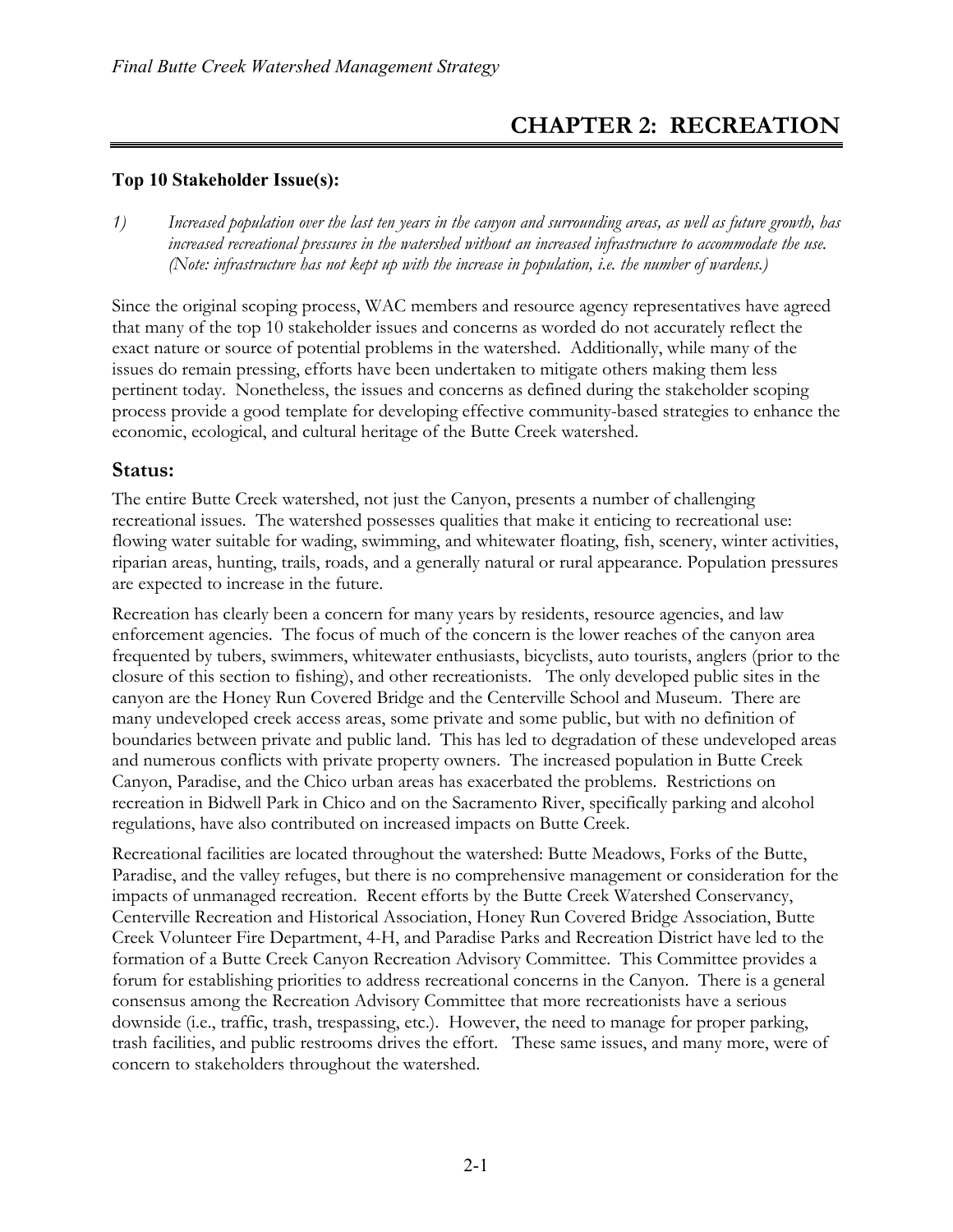- **Goal:** Reduce conflicts between recreational use and public safety, private property rights, and public trust resources.
- **Objective #1**: Focus recreational use to existing public areas to eliminate random access to private property within the Butte Creek watershed.
- Implementation 1.A: Support the efforts of regional recreation advisory committees (i.e., Butte Creek Canyon Recreation Advisory Committee) to ensure that recreational activities are consistent with local input and address local needs while maintaining responsible watershed stewardship.
- Implementation 1.B: Support the use of signs and/or other passive deterrents to eliminate trespass on private property, or unmanaged access to public property in areas not designed for public use.

Implementation 1.C: Encourage the update of the Recreation Element of Butte County General Plan (1971).

- **Objective #2**: Promote the management of public areas to minimize soil disturbance and threats of erosion.
- Implementation 2.A: Provide informational signs and mentor recreational clubs and schools to inform the public of erosion areas and their related impacts.
- Implementation 2.B: Control vehicle access to limit vehicles in unpaved areas.
- Implementation 2.C: Assure that future recreational areas are carefully planned to protect fish and their habitat.
- **Objective #3**: Maintain or increase the amount of land in public and private conservation protection.
- Implementation 3.A: Work with existing land trusts, conservation organizations, and willing private owners to protect, restore, and enhance sensitive lands.
- Implementation 3.B: Inform landowners about the pros and cons of conservation easements.
- **Objective #4:** Support recreational fishing and explore options for increased fishing opportunities with landowners, CDFG biologists, wardens, and recreational fishery interests.

Implementation 4.A: Explore options for increased fishing opportunities.

**Objective #5** Support the management of illegal parking, litter, overnight camping, and sanitation.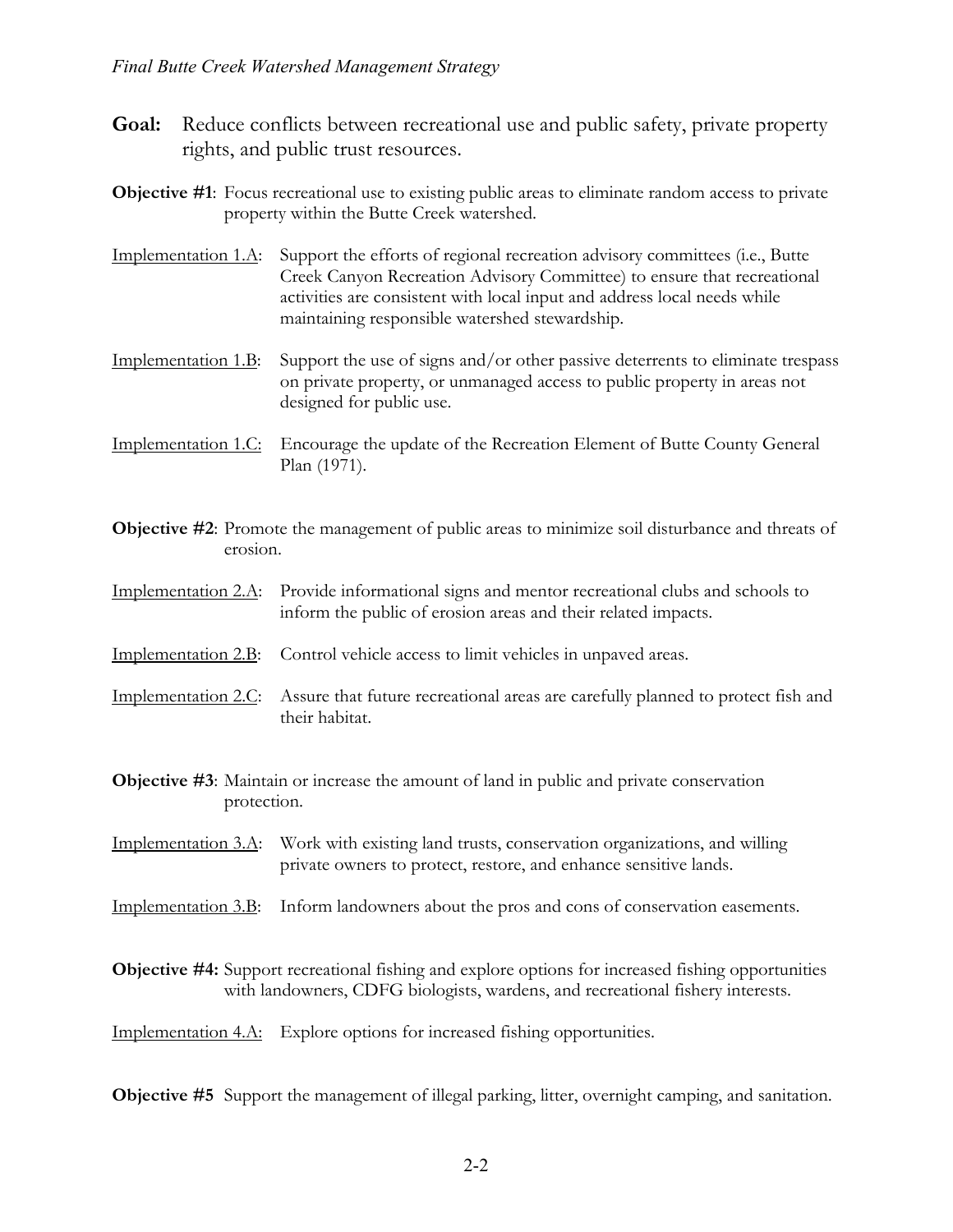|                     | Implementation 5.A: Promote a campaign with multiple groups to "Clean Up the Watershed."                                             |
|---------------------|--------------------------------------------------------------------------------------------------------------------------------------|
| Implementation 5.B: | Support an ordinance to prohibit overnight camping in the Butte Creek<br>Canyon on public land not designated for overnight camping. |
|                     | Implementation 5.C: Encourage an ordinance to prohibit glass in waterways in the Butte Creek<br>watershed.                           |
|                     | Implementation 5.D: Provide improved parking, restroom, and trash facilities at strategic<br>recreation sites.                       |

**Objective #6:** Provide a comprehensive recreational guidebook and map of the Butte Creek watershed that includes a foldout map with details of activities, facilities, and access that addresses different sections of the watershed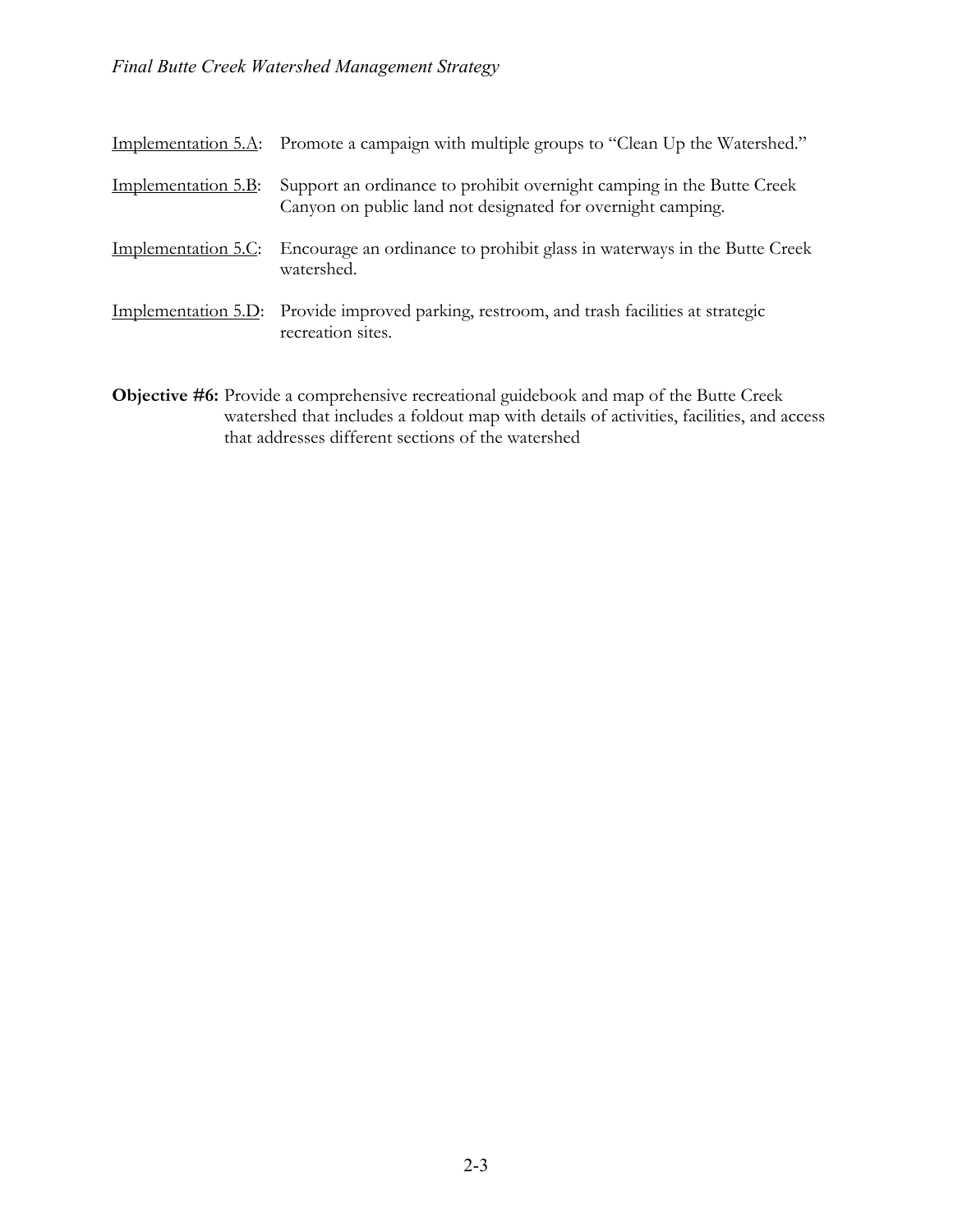# **CHAPTER 3: FISHERIES**

#### **Top 10 Stakeholder Issue(s)**:

*2) The decline of the fisheries mainly due to water diversions and lack of screening has resulted in an Endangered Species Candidate listing for the spring-run chinook salmon leading to restrictions on sport fishing, the elimination of salmon and trout fishing, and could lead to further watershed-wide restrictions for multiple uses such as agriculture, timber management, recreation, urban development, and property rights.*

Since the original scoping process, WAC members and resource agency representatives have agreed that many of the top 10 stakeholder issues and concerns as worded do not accurately reflect the exact nature or source of potential problems in the watershed. Additionally, while many of the issues do remain pressing, efforts have been undertaken to mitigate others making them less pertinent today. Nonetheless, the issues and concerns as defined during the stakeholder scoping process provide a good template for developing effective community-based strategies to enhance the economic, ecological, and cultural heritage of the Butte Creek watershed.

### **Status:**

One of the most debated issues in the stakeholder scoping process was the reason for the decline of the Butte Creek salmon fishery. Many factors have contributed to the decline of salmon and steelhead in the Central Valley, with varying similar effects upon other fish and aquatic resources. Due to the complex interrelationships of these factors, it is frequently impossible to quantify cause-and-effect for each. Principal factors influencing this decline, both throughout the Central Valley and Butte Creek, are habitat loss and habitat degradation, partially resulting from water project development and land management practices that did not adequately consider impacts to fish and aquatic resources. Considering the life history of salmon and steelhead, including the other anadromous and migratory fish found in Butte Creek, and the complexity of factors that may be affecting them outside the watershed, an analysis to determine what is limiting is really beyond the scope of this strategy. However, there is presently enough known about general habitat requirements and the interactions of aquatic systems and watershed processes to formulate management strategies, including the identification of potential restoration measures.

The reduced numbers of returning adults in the Central Valley has led to a "threatened" listing for spring-run under the California Endangered Species Act. In addition, the National Marine Fisheries Service (NMFS) has listed spring-run and steelhead trout as "threatened" in the Sacramento Valley mainstem and tributaries under the Federal Endangered Species Act. Fall and late-fall run chinook salmon, originally proposed for listing as "threatened', are now determined not to warrant listing at this time, but will remain a "candidate" species for reevaluation if new information becomes available. Spring-run salmon had encouraging adult returns in 1998 and 1999 in Deer, Mill, and Butte Creeks, but according to NMFS the numbers for the Central Valley were not sufficient to remove the spring-run from being listed. Butte Creek experienced a record return in 1998 of 20,000 spawners, but spring-run populations remain in the hundreds in most Central Valley streams.

Great strides have been taken by local communities, landowners, and local, state, and federal agencies to proactively pursue restoration and management activities that are beneficial to these anadromous salmonid resources. Current efforts to improve chinook salmon populations in the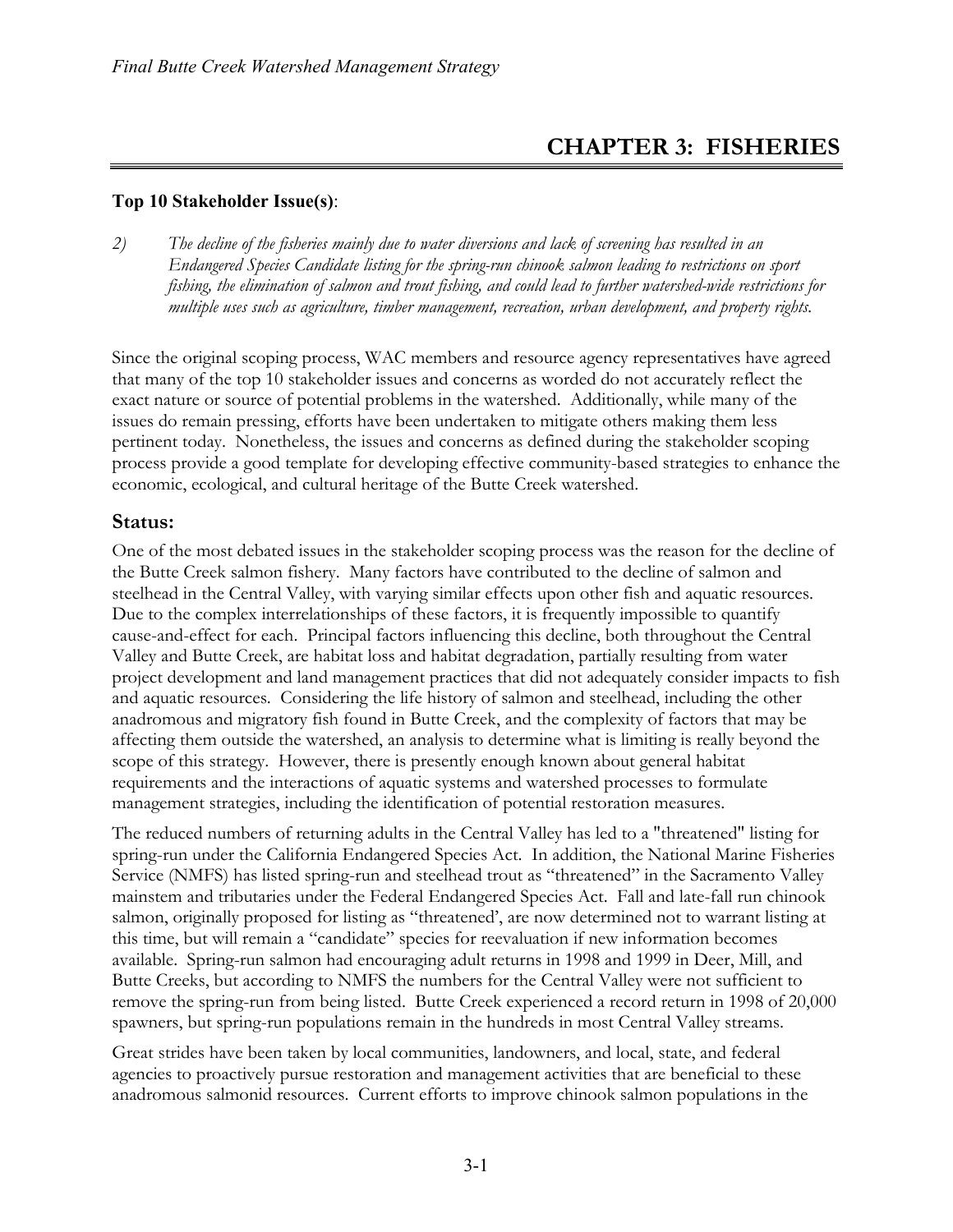#### *Final Butte Creek Watershed Management Strategy*

Central Valley and Butte Creek are directed towards reduction of entrainment of juveniles in unscreened water diversions, increased instream flows, improvement of adult passage, improvement of water quality, and protection of riparian habitat. Significant restoration actions and evaluations for Butte Creek can be found in the U.S. Fish and Wildlife Service's *Revised Draft Restoration Plan for the Anadromous Fish Restoration Program* and the California Department of Fish and Game's *Status of Actions to Restore Central Valley Spring-Run Chinook Salmon* reports.

- **Goal:** Enhance and maintain the Butte Creek watershed's native fishery, with emphasis on salmon and steelhead trout.
- **Objective #1**: Support efforts to ensure that anadromous fish have adequate and convenient passage upstream and downstream on Butte Creek within existing ranges.
- Implementation 1.A: Encourage California Department of Fish and Game to evaluate in-stream water flow standards for adequate fish passage based upon accepted methodology.
- Implementation 1.B: Support voluntary and cooperative public and private restoration efforts for anadromous fish.
- Implementation 1.C: Support continued evaluation of alternative water supply for fisheries.
- Implementation 1.D: Utilize current Butte Creek stream flow-monitoring system.

**Objective #2**: Protect and enhance existing aquatic and riparian habitat.

- Implementation 2.A: Support stream evaluations conducted by CDFG and USFWS.
- Implementation 2.B: Map current riparian habitat along Butte Creek and assess future site-specific riparian restoration projects.
- Implementation 2.C: Provide outreach, assistance, and incentives to willing landowners to create vegetated buffers between existing riparian habitat and adjacent areas.
- Implementation 2.D: Develop guidelines for preserving large woody debris in the stream channel.
- Implementation 2.E: Identify potential improvements to future bridge and other infrastructure designs that would permit large woody debris to pass without damage.
- **Objective #3**: Maintain and improve Butte Creek's water quality to meet the life-cycle needs of native fish.
- Implementation 3.A: Work with appropriate resource agencies to implement a comprehensive water quality monitoring program and prepare an annual water quality monitoring report.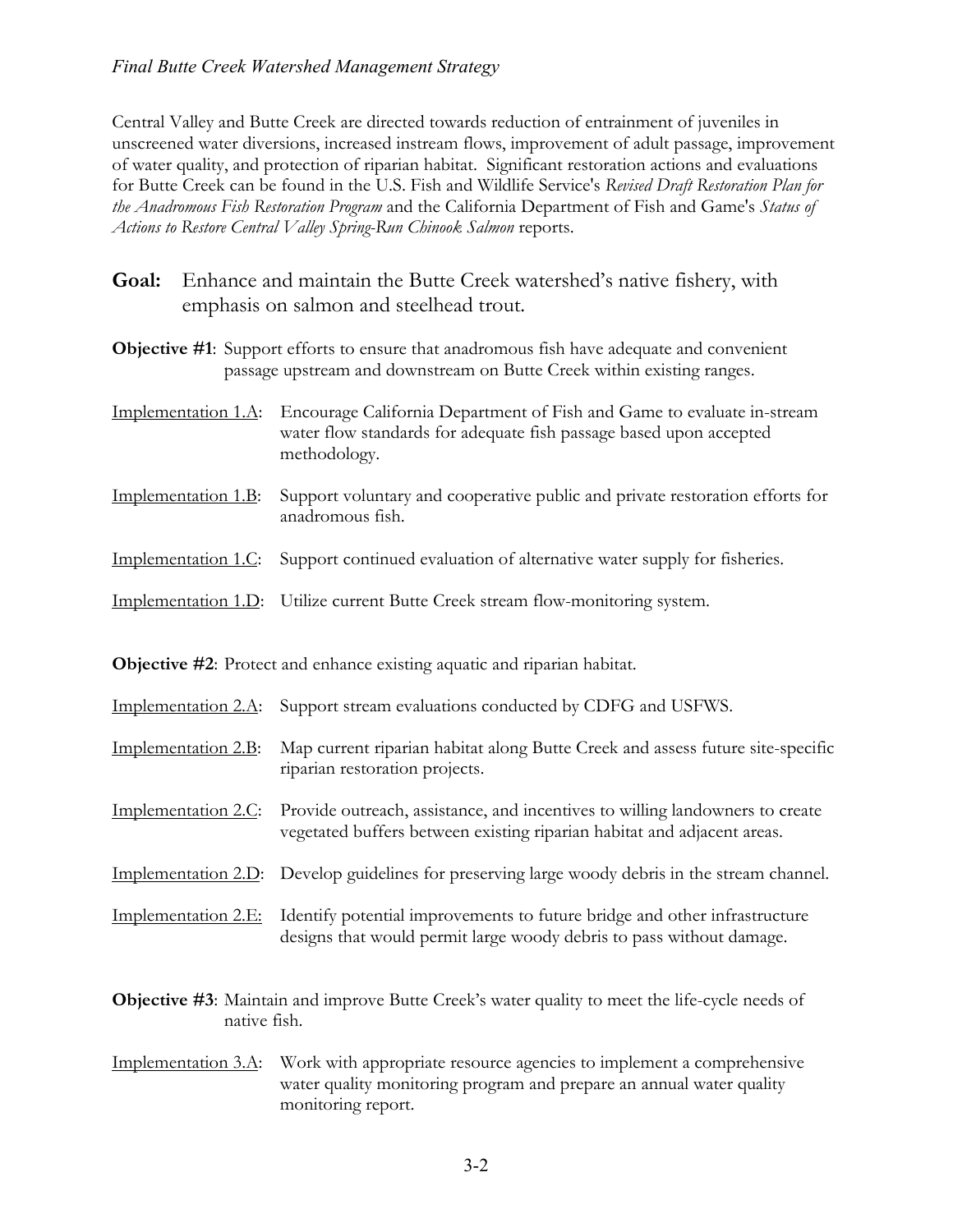Implementation 3.B: Support efforts to evaluate instream water flows sufficient to provide appropriate conditions for native fish.

Implementation 3.C: Encourage use of *Best Management Practices* for reducing the discharge of pollutants into the Butte Creek watershed.

**Objective #4**: Support enhancement and continued monitoring of salmon and steelhead populations.

**Objective #5**: Protect Butte Creek's native fish resource.

Implementation 5.A: Promote adequate game warden support.

Implementation 5.B: Promote "Streamwatch" program.

Implementation 5.C: Determine the adverse impacts to native fish from non-native species and manage those impacts to insignificant levels.

**Objective #6**: Determine appropriate chinook salmon and steelhead trout numbers for sustaining populations and eventual de-listing.

Implementation 6.A: Request appropriate state and federal agencies to determine realistic and appropriate populations for chinook salmon and steelhead trout within existing habitat.

Implementation 6.B: Investigate establishing delisting process.

**Objective #7**: Improve the quantity and quality of wildlife habitat in the Butte Creek watershed.

Implementation 7.A: Do not manage Butte Creek watershed's fishery resources to the detriment of other wildlife.

Implementation 7.B: Working with CDFG and USFWS, develop a list of priority wildlife habitat restoration/enhancement projects.

Implementation 7.C: Assess current habitat conditions for wildlife in the watershed.

Implementation 7.D: Identify potential habitat restoration/enhancement projects and assess their impact on species richness and priority species.

Implementation 7.E: Through incentives, encourage landowners to incorporate wildlife friendly management practices into their operations.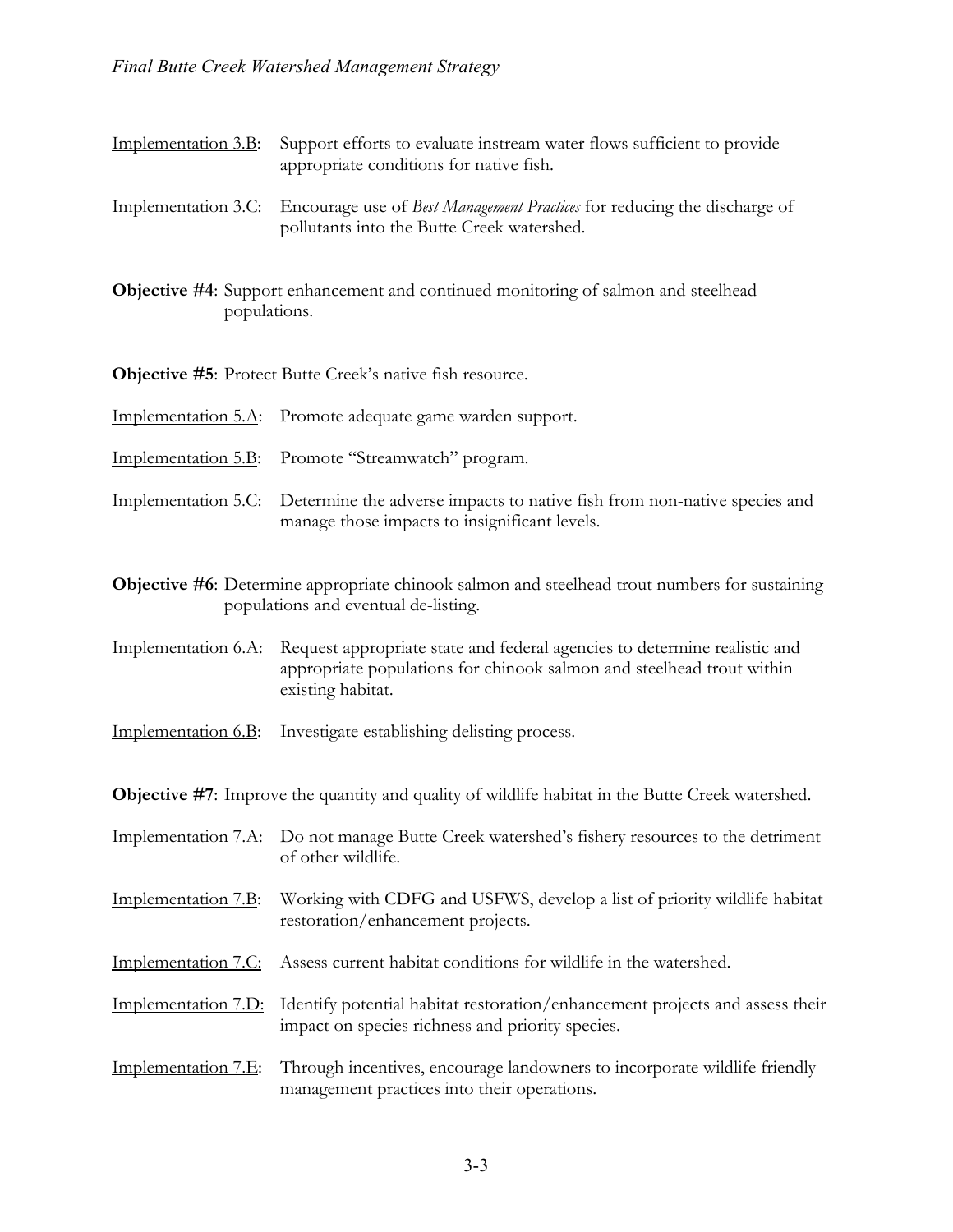# **CHAPTER 4: FUEL LOAD/TIMBER MANAGEMENT/ROAD EROSION**

#### **Top 10 Stakeholder Issue(s):**

- *3) The fuel load in the watershed is at an unacceptable level due to natural response to human-made interventions.*
- *4) Inadequate timber management regulations and practices have potential impact on water quality.*
- 5) *Improper road design, construction and maintenance intercepts and redirects runoff, causing erosion and road washouts and may damage the watershed.*

Since the original scoping process, WAC members and resource agency representatives have agreed that many of the top 10 stakeholder issues and concerns as worded do not accurately reflect the exact nature or source of potential problems in the watershed. Additionally, while many of the issues do remain pressing, efforts have been undertaken to mitigate others making them less pertinent today. Nonetheless, the issues and concerns as defined during the stakeholder scoping process provide a good template for developing effective community-based strategies to enhance the economic, ecological, and cultural heritage of the Butte Creek watershed.

# **FUEL LOAD**

### **Status:**

Throughout the watershed, wildfire has become an increasing concern. Historically, fire has been a major ecological process in the watershed that exerted profound influences on the evolution of watershed ecosystems. Resource management philosophy has established a fire policy based on suppression. Suppression has contributed to a substantial increase in fuel loads with little consideration given to the resulting relationships between species composition, fire frequency, and intensity.

Vegetation management programs, from different agencies, should be encouraged to reduce fuel loads. These programs would reduce the cost and losses in the urban interface zones caused by devastating wildfires. Local Fire Safe Councils have been formed to allow stakeholders to give input for their community, to educate, and to promote forest health.

- **Goal:** Reduce the risk associated with catastrophic wildfire impacts on life, property, and natural resources.
- **Objective #1**: Work with California Department of Forestry and Fire Protection, US Forest Service, Bureau of Land Management, and other appropriate parties to address fire protection and fuel load reduction while enhancing watershed health.

Implementation 1.A: Pursue community scoping sessions to determine local fire hazard concerns.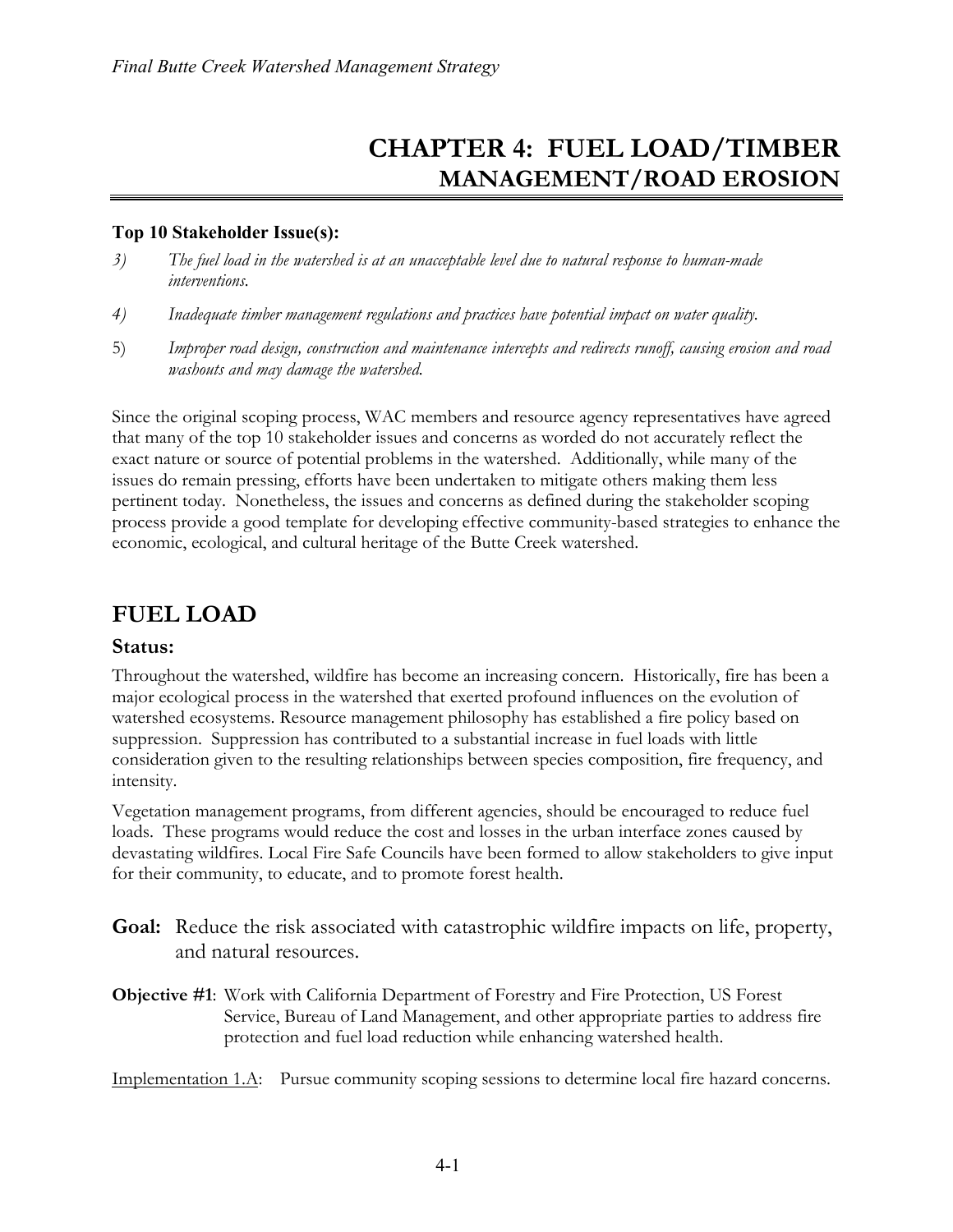|                     | Implementation 1.B: Exchange information among all parties on all pre-suppression resources<br>available for the fighting of wildfires in the watershed.                                                                                                                                            |
|---------------------|-----------------------------------------------------------------------------------------------------------------------------------------------------------------------------------------------------------------------------------------------------------------------------------------------------|
|                     | Implementation 1.C: Conduct strategic hazard reduction/fuelbreak projects.                                                                                                                                                                                                                          |
|                     | Implementation 1.D: Support diverse fuel reduction management tools.                                                                                                                                                                                                                                |
| Implementation 1.E: | Review CDF Butte Fire Plan that addresses some of the following issues:<br>• Pre- and Post-fire suppression procedures<br>Roadside fuel reduction<br>Coordination of public and private fuelbreaks<br>$\bullet$<br>Community evacuation plans<br>Effect on stream and riparian habitat<br>$\bullet$ |
| Implementation 1.F: | Support the distribution of public informational material for homeowners on                                                                                                                                                                                                                         |

# **TIMBER MANAGEMENT/ROAD EROSION**

### **Status:**

The Z'berg-Nejedley Forest Practices Act of 1973 (the Act) has broad authority over timber harvest operations on private and state-owned land. The enforcement of the regulations, including the three-acre exemption, is difficult when one considers the vast expanse of timberlands over which the Act has jurisdiction. Potentially, the most significant timber management practice affecting water quality is roads.

the basic principles of wildland fire safety and forest health.

Roads in the foothills and mountains are a source of sediment pollution. Almost no information is available on the contribution of unpaved roads to sedimentation in Butte Creek. There is estimated to be over 400 miles of unpaved roads in the upper watershed of Butte Creek and, with the exception of the main road system that is well designed and relatively stable, these roads could possibly be the largest single contributor to sedimentation in the upper watershed.

As a result of the Butte Creek watershed planning process, the first survey of unpaved forest roads in the upper Butte Creek watershed has been completed this year under a CALFED grant. The survey identified the soils and areas of highest potential erosion in three sub-watersheds (Bull, Varey, and Scotts John Creeks) and provides recommendations to mitigate sedimentation.

**Goal:** Maintain or enhance water quality and aquatic and terrestrial habitat on lands where timber harvesting occurs.

**Objective #1**: Support forest land management regulations and practices that sustain healthy forests.

Implementation 1.A: Encourage landowners/managers to use forest management activities that provide healthy vigorous forests, create habitat for a diversity of species, and reduce forest fuel loads.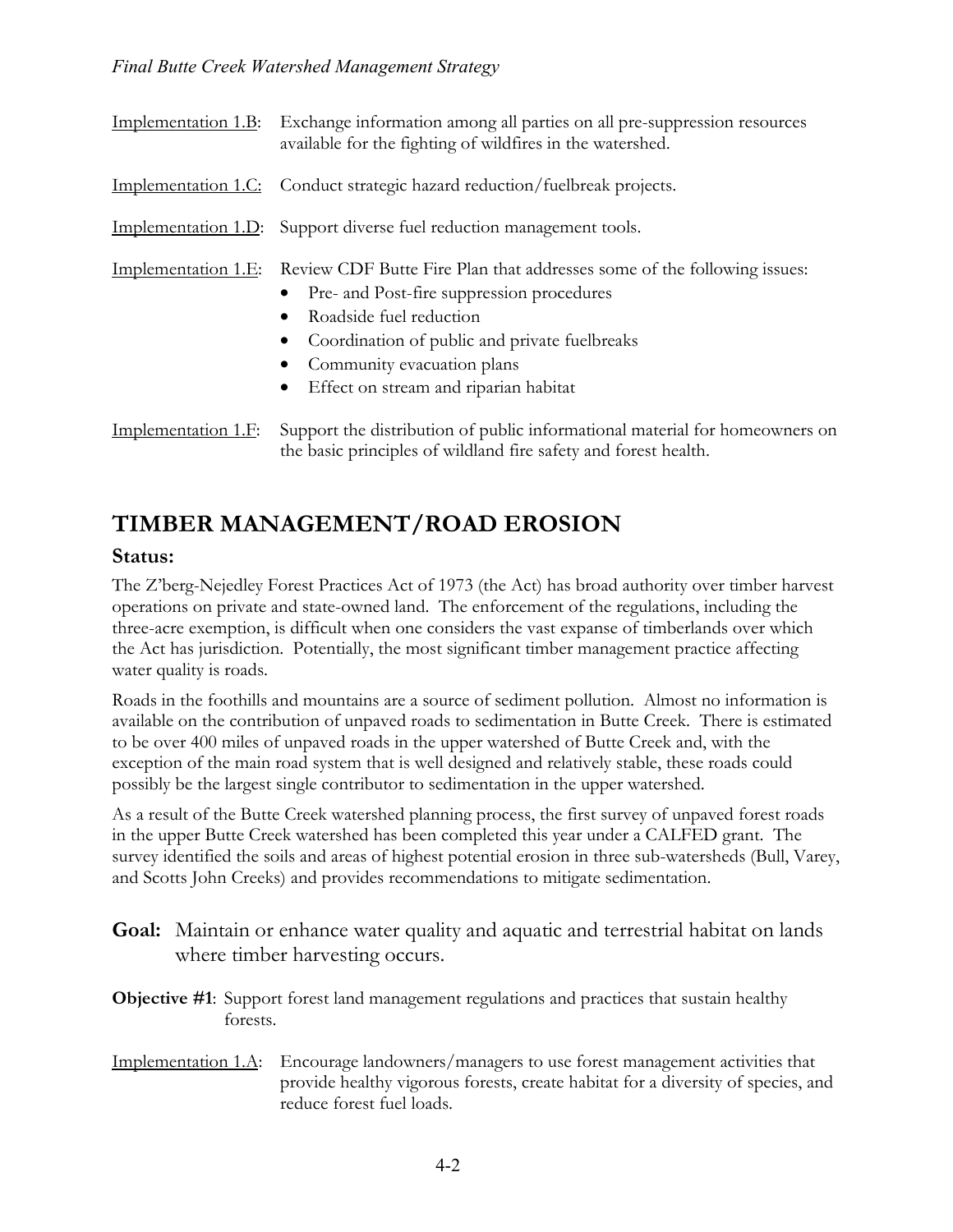Implementation 1.B: Encourage landowners to use resource management tools such as logging, prescribed fire, and biomass chipping to create and maintain shaded fuelbreaks and community defense zones. This may be done for private landowners through Timber Harvest Plans and Vegetation Management Projects, or on public lands with Timber Sales and service contracts.

- **Goal:** Minimize accelerated erosion resulting from management activities.
- **Objective #1**: Develop and provide a Best Management Practices (BMP) manual through cooperative landowner action.
- **Objective #2**: Survey road systems, prioritize potential problem areas, and prepare projects so they are "ready to go" as funding becomes available.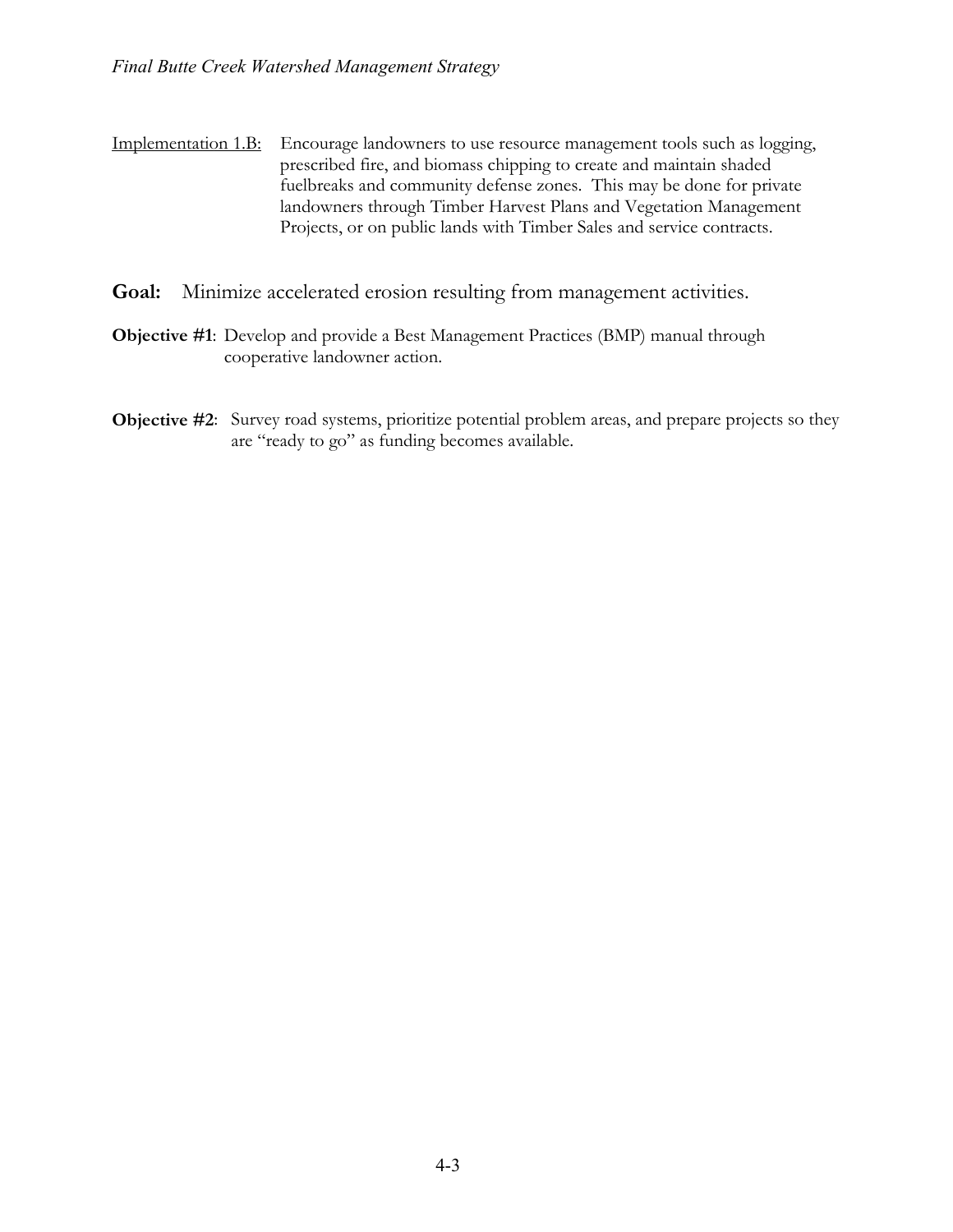# **CHAPTER 5: GROUNDWATER AND WATER SUPPLY**

### **Top 10 Stakeholder Issue(s):**

- *6) Groundwater recharge areas are not identified. These areas need to be considered and may need increased protection.*
- *7) The quantity and quality of domestic water supplies need to be understood and protected.*

Since the original scoping process, WAC members and resource agency representatives have agreed that many of the top 10 stakeholder issues and concerns as worded do not accurately reflect the exact nature or source of potential problems in the watershed. Additionally, while many of the issues do remain pressing, efforts have been undertaken to mitigate others making them less pertinent today. Nonetheless, the issues and concerns as defined during the stakeholder scoping process provide a good template for developing effective community-based strategies to enhance the economic, ecological, and cultural heritage of the Butte Creek watershed.

# **GROUNDWATER**

### **Status:**

The Butte Creek watershed can be divided into two general groundwater resource areas: the Sacramento Valley (Butte Basin), which is the major groundwater basin, and the foothills and mountains to the east-northeast, which currently have limited groundwater resources. Butte Creek flows through these hydrologically connected basins. Because this area contains a large internal creek system, imported surface water, and a vast groundwater basin, complete understanding of groundwater supplies are difficult to obtain. Many factors affect the status of groundwater within the watershed. Many local agencies and organizations are actively evaluating the groundwater resources and should be the point of contact for the most accurate and recent information. It is beyond the scope of this report to provide this information.

Groundwater levels fluctuate annually because of groundwater extractions, recharge from precipitation, stream percolation, infiltration of imported surface irrigation water, and subsurface inflow and outflow. Levels are usually highest in the spring and lowest during irrigation in the late summer months.

The Butte Basin Water Users Association was created to facilitate proper management and preservation of groundwater resources. This organization is a coalition of various basin water interests that meets monthly to address water issues.

Butte County and Glenn County have groundwater protection ordinances that pertain to groundwater in the watershed. Chapter 33 of the Butte County code requires that all transfers of groundwater, or surface water that is replaced by groundwater pumped for overlying use, require a permit issued by the Butte County Water Commission.

The status and uses of the groundwater resources in the watershed is a strongly debated issue of concern. However it is apparent that most stakeholders realize the need for additional accurate information to better understand and preserve this important resource.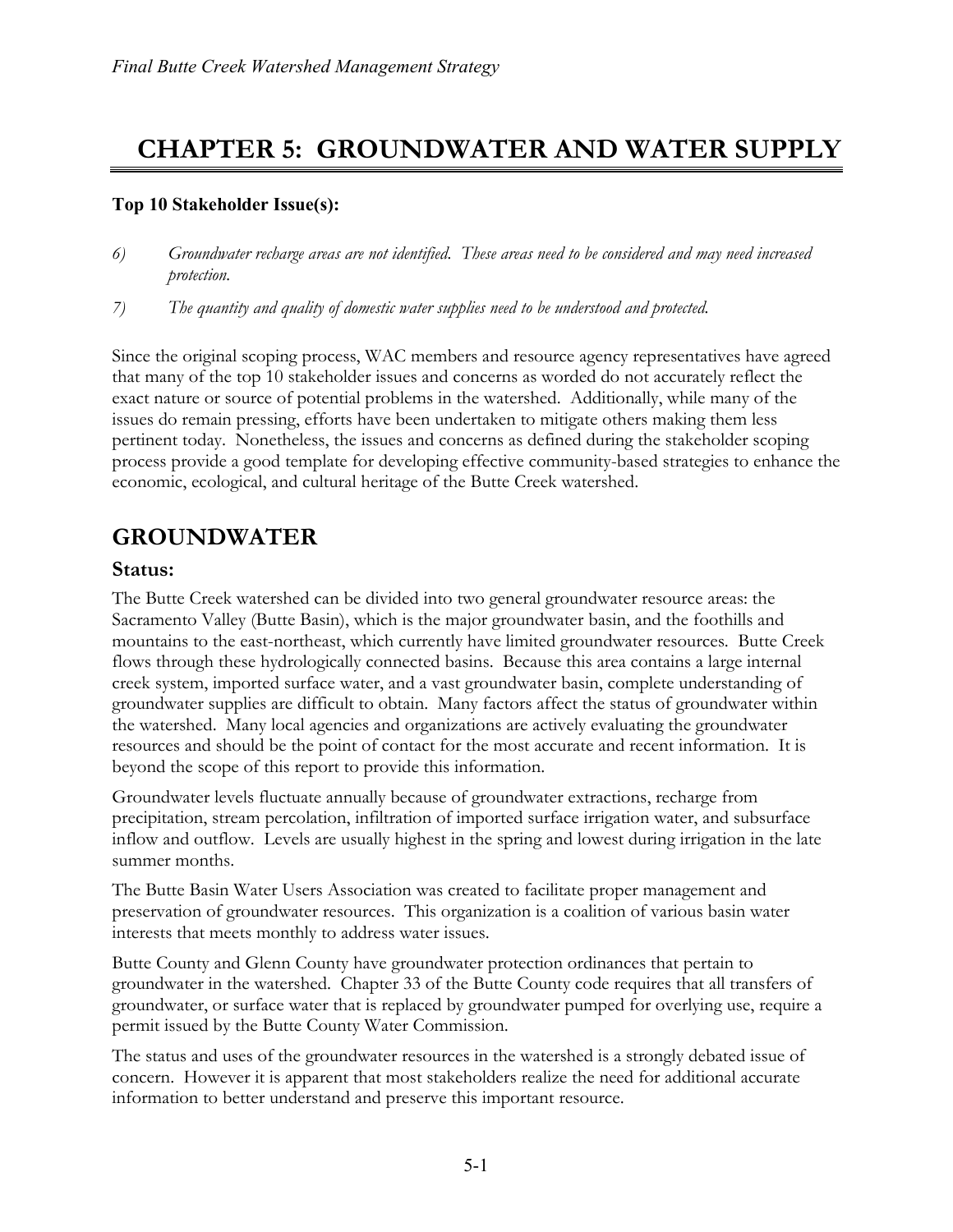**Goal:** Safe and reliable groundwater resources for multiple beneficial uses.

**Objective #1**: Identify and protect recharge capability of lands important to the aquifers associated with Butte Creek.

| Implementation 1.A: Support the protection of imported surface water supply that contributes to<br>the recharge of groundwater. |
|---------------------------------------------------------------------------------------------------------------------------------|
|                                                                                                                                 |

- Implementation 1.B: Support expansion of groundwater level monitoring efforts.
- Implementation 1.C: Promote projects that enhance water retention time in the upper watershed and recharge regions.
- **Objective #2**: Support ongoing local, state, and federal investigations of Butte Creek watershed groundwater resources.

# **WATER SUPPLY**

### **Status:**

.

Available quantities of water for domestic supplies are fairly well understood and protection measures are utilized in most areas. The development of the ridge communities of Paradise, Magalia, Paradise Pines, Forest Ranch, and surrounding urban development has changed the nature of water use in this area. The existing systems were not designed to meet the needs of a rapidly growing urban area and are strained by the demand. The vast majority of the rest of the watershed is dependent on well water for domestic use and quantities are generally adequate. The County of Butte has hired a consultant to conduct a water analysis that will investigate and inventory water resources within the county.

- **Goal:** Provide safe and reliable water supply and delivery for multiple beneficial uses.
- **Objective #1**: Support ongoing local, state, and federal investigations to insure adequate water supply for multiple beneficial uses.
- Implementation 1.A: Support the Butte County Water Inventory Analysis.
- Implementation 1.B: Support expansion of water monitoring efforts.

**Objective #2**: Provide reliable delivery infrastructure for local beneficial uses.

Implementation 2.A: Support "Area of Origin" protections that meet local needs.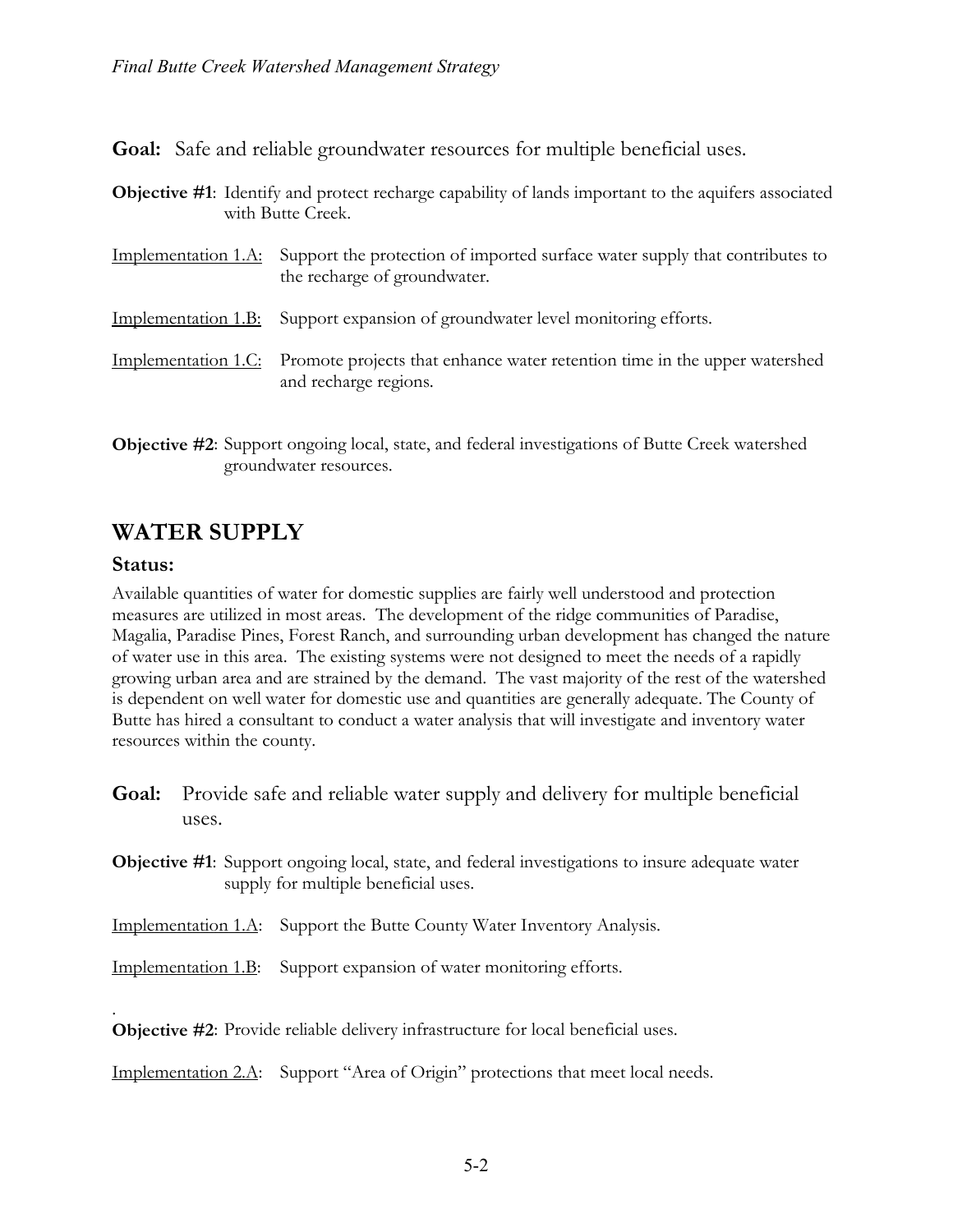Implementation 2.B: Promote use of Butte County's water entitlement of Lake Oroville water to maximize multiple local beneficial uses.

**Objective #3:** Promote further voluntary efficient water use (see *Education Chapter*).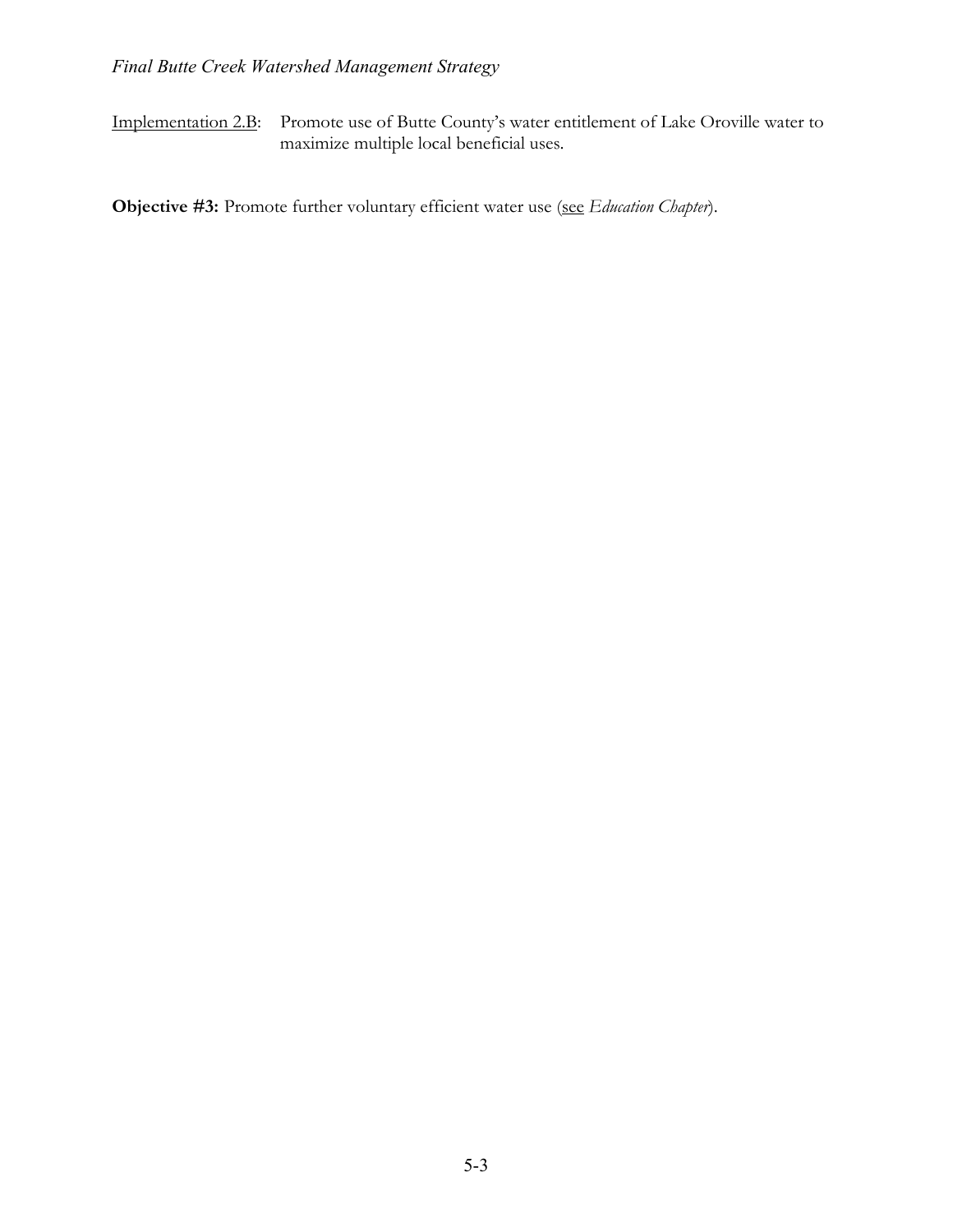# **CHAPTER 6: WATER QUALITY**

#### **Stakeholder Issue(s):**

*8) Urban run-off due to increased urbanization contributes to water quality degradation.*

Since the original scoping process, WAC members and resource agency representatives have agreed that many of the top 10 stakeholder issues and concerns as worded do not accurately reflect the exact nature or source of potential problems in the watershed. Additionally, while many of the issues do remain pressing, efforts have been undertaken to mitigate others making them less pertinent today. Nonetheless, the issues and concerns as defined during the stakeholder scoping process provide a good template for developing effective community-based strategies to enhance the economic, ecological, and cultural heritage of the Butte Creek watershed.

### **Status:**

Available data indicate that overall water quality in Butte Creek ranges from good to excellent in the upper portions of the watershed, and varies in quality lower in the creek system. These data were generated using water quality parameters appropriate for drinking water. Newer criteria were established that set much more stringent requirements for the protection of aquatic life. Historic data, while important, is not wholly sufficient in determining whether water quality in Butte Creek is suitable for the protection of aquatic life. Water quality can vary seasonally, corresponding to precipitation, discharges, and diversions. It can also vary year to year depending on drought or wet conditions.

The California Department of Water Resources (DWR) maintains basic water quality monitoring stations at the *Butte Creek near Chico* gauge below the Honey Run Covered Bridge and at Butte Slough, and has conducted periodic additional monitoring at other sites. This program, however, provides only minimal inorganic chemical analyses. Additional water quality assessment and monitoring for both inorganic and organic chemical parameters would be beneficial for characterizing existing conditions within the watershed. DWR is prepared to conduct a *Comprehensive Butte Creek Water Quality Monitoring Program.* If funded, this program will allow watershed planners to better monitor water quality and thereby enhance decision-making.

**Goal:** Maintain and enhance water quality in Butte Creek to benefit human use, as well as fish and wildlife.

**Objective #1**: Encourage volunteer efforts to protect water quality of Butte Creek from non-point sources of pollution.

- Implementation 1.A: Encourage willing landowners to create vegetated buffer zones between Butte Creek and adjacent lands.
- Implementation 1.B: Seek to maintain and enhance riparian habitat along Butte Creek and its tributaries.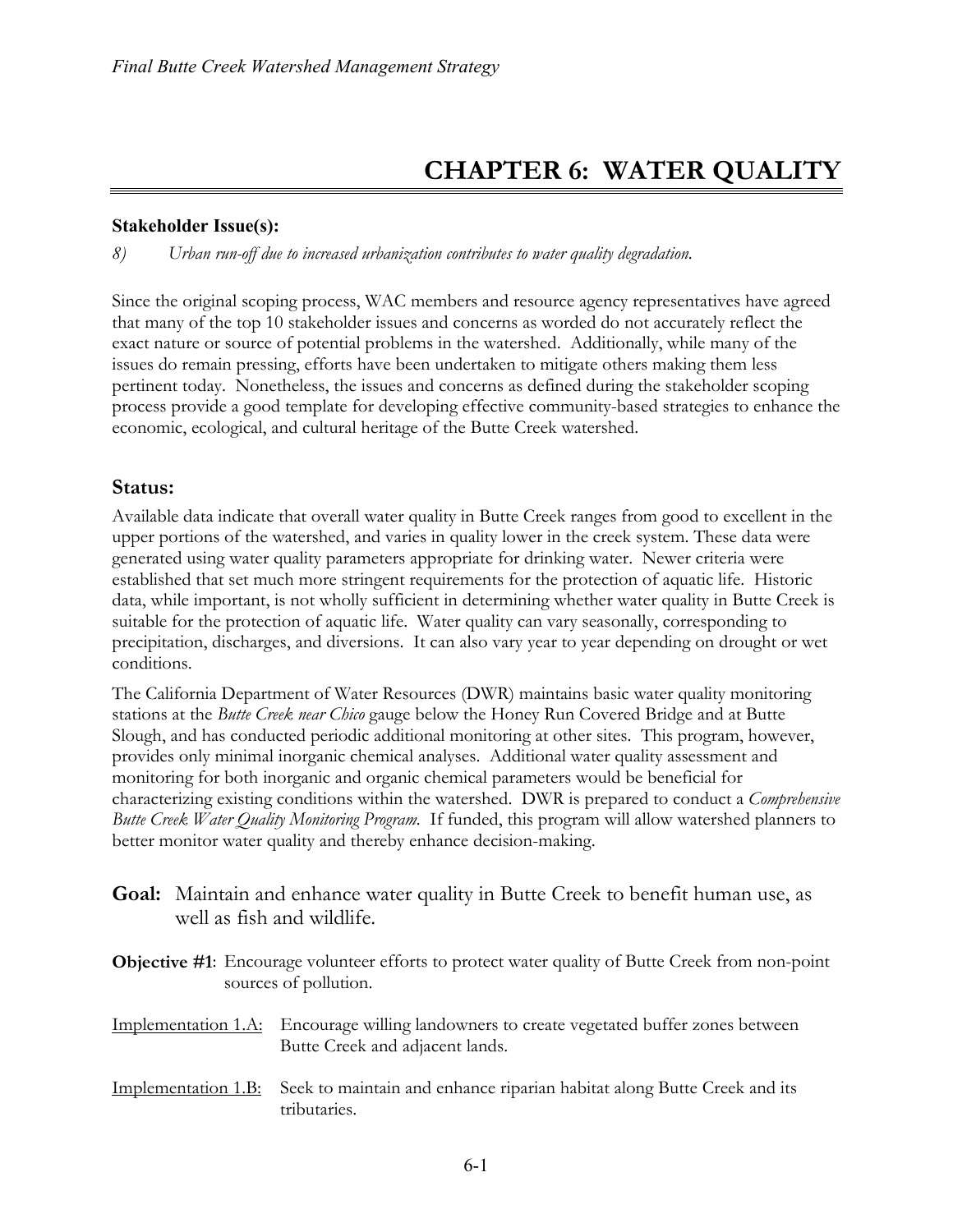Implementation 1.C: Inform landowners about the pros and cons of conservation easements.

Implementation 1.D: Promote land use planning that maximizes infiltration and minimizes run-off.

**Objective #2:** Encourage long-term comprehensive water quality monitoring for Butte Creek.

Implementation 2.A: Support public and private efforts to implement coordinated and comprehensive water quality monitoring on Butte Creek and generate and disseminate an annual report.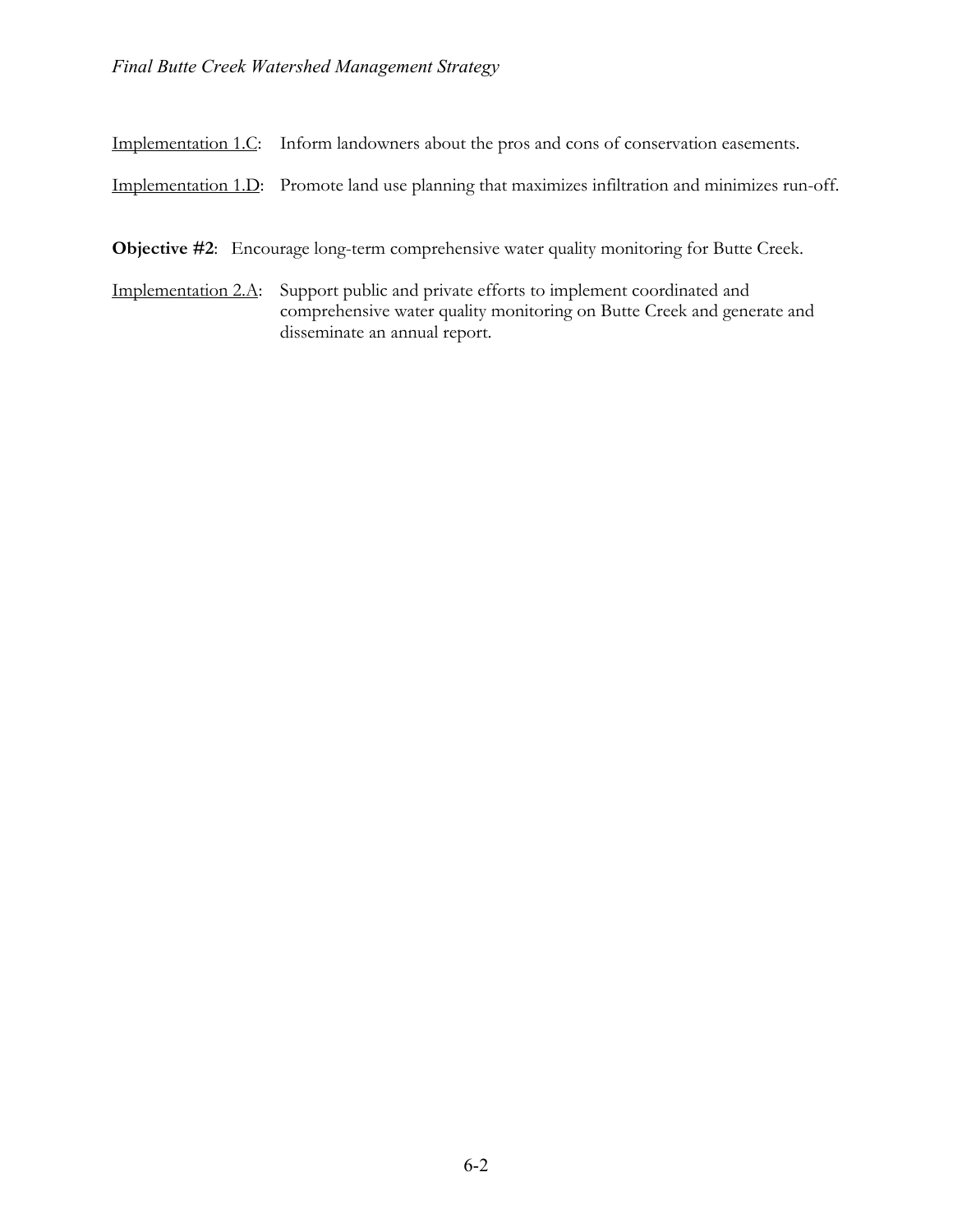# **CHAPTER 7: FLOODING**

### **Top 10 Stakeholder Issue(s):**

*9) Flooding in the Butte Creek watershed is natural and unavoidable, therefore any infrastructure, including housing and other structures on the floodplain must be compatible with flooding in an environmentally conscious and sustainable manner.*

Since the original scoping process, WAC members and resource agency representatives have agreed that many of the top 10 stakeholder issues and concerns as worded do not accurately reflect the exact nature or source of potential problems in the watershed. Additionally, while many of the issues do remain pressing, efforts have been undertaken to mitigate others making them less pertinent today. Nonetheless, the issues and concerns as defined during the stakeholder scoping process provide a good template for developing effective community-based strategies to enhance the economic, ecological, and cultural heritage of the Butte Creek watershed.

### **Status:**

The flood of '96-'97 served as a harsh and costly reminder that in any watershed the potential problems from episodic storm conditions are immense, diverse, and particularly widespread. California's climate is noted for episodic events. Current traditional flood protection and control projects may, in fact, have a negative effect on floodplain function. The habitat needs of humans and the wildlife that depend on this watershed and the riparian ecosystem must be carefully managed. Management recommendations that consider the best scientific information on habitat needs, protection, and restoration, and the fluvial geomorphology of the creek must be developed within the parameters of the episodic nature of Butte Creek watershed floods. Most importantly, human land use practices that may be contributing and exacerbating flood events must be carefully analyzed. A study of the fluvial geomorphology of the alluvial portions of Butte Creek, from above Helltown to Highway 162, is being conducted. When complete, this report will provide valuable recommendations on management goals necessary to protect people and the function of valuable stream habitat for this reach of Butte Creek.

### **Goal:** Minimize environmental impacts of required flood management.

- **Objective #1**: Utilize relevant information to develop flood protection measures that protect life and property and enhance fish and wildlife habitat.
- Implementation 1.A: Work with interested stakeholders and local, state, and federal agencies to develop a **Butte Creek Watershed Flood Plan** that enhances flood management and natural channel processes.
- Implementation 1.B: To protect flood prone areas of Butte Creek, inform landowners about the pros and cons of easements and the potential detrimental impacts of building in the floodplain.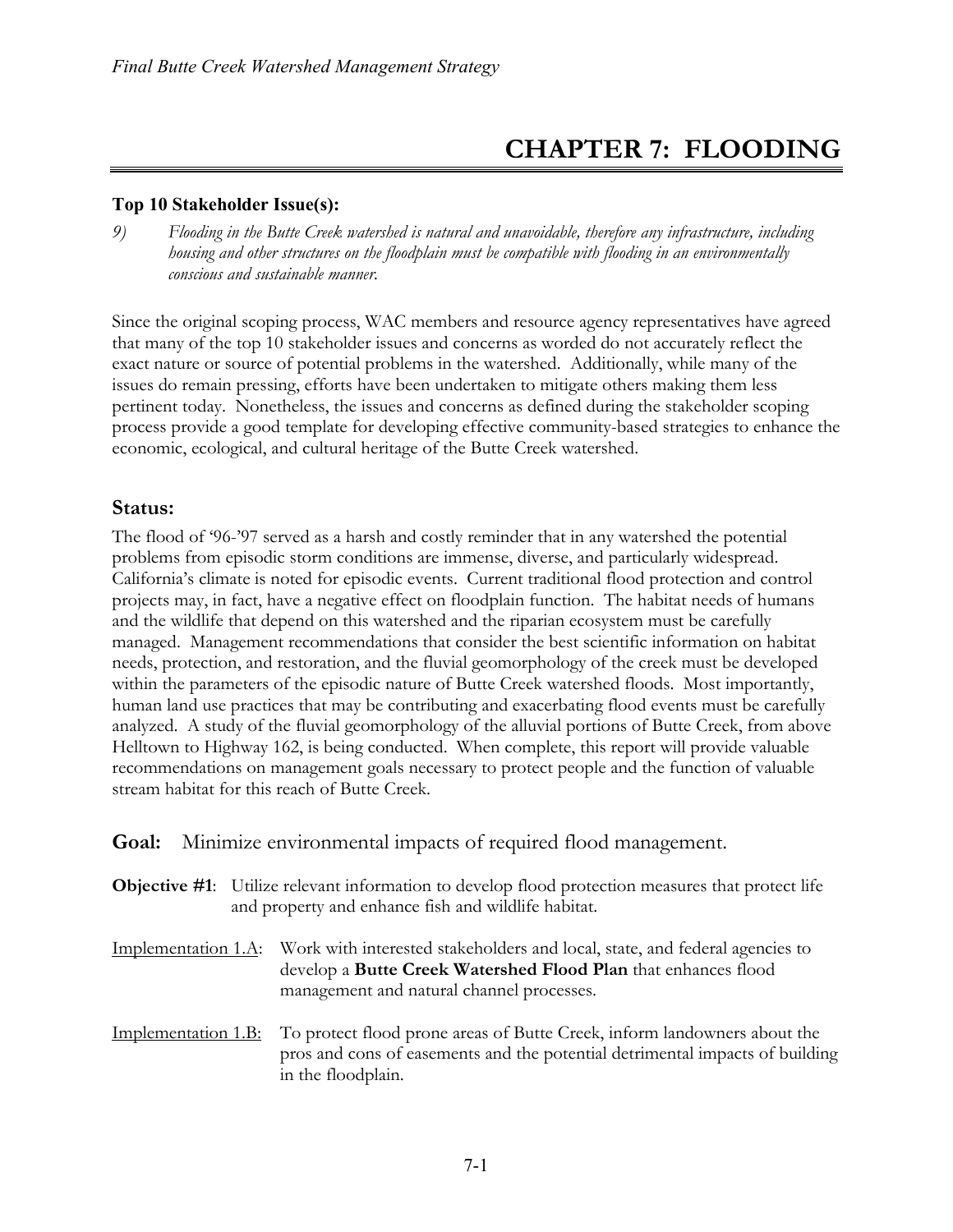- **Objective #2:** Support improved performance and coordination among and within agencies responsible for providing flood protection, post-flood restoration, and protection of habitat.
- Implementation 2.A: Develop a committee to work with local, state, and federal agencies to enhance public awareness, flood management, and fish and wildlife habitat.

**Objective #3**: Support the development of pre-flood emergency response management.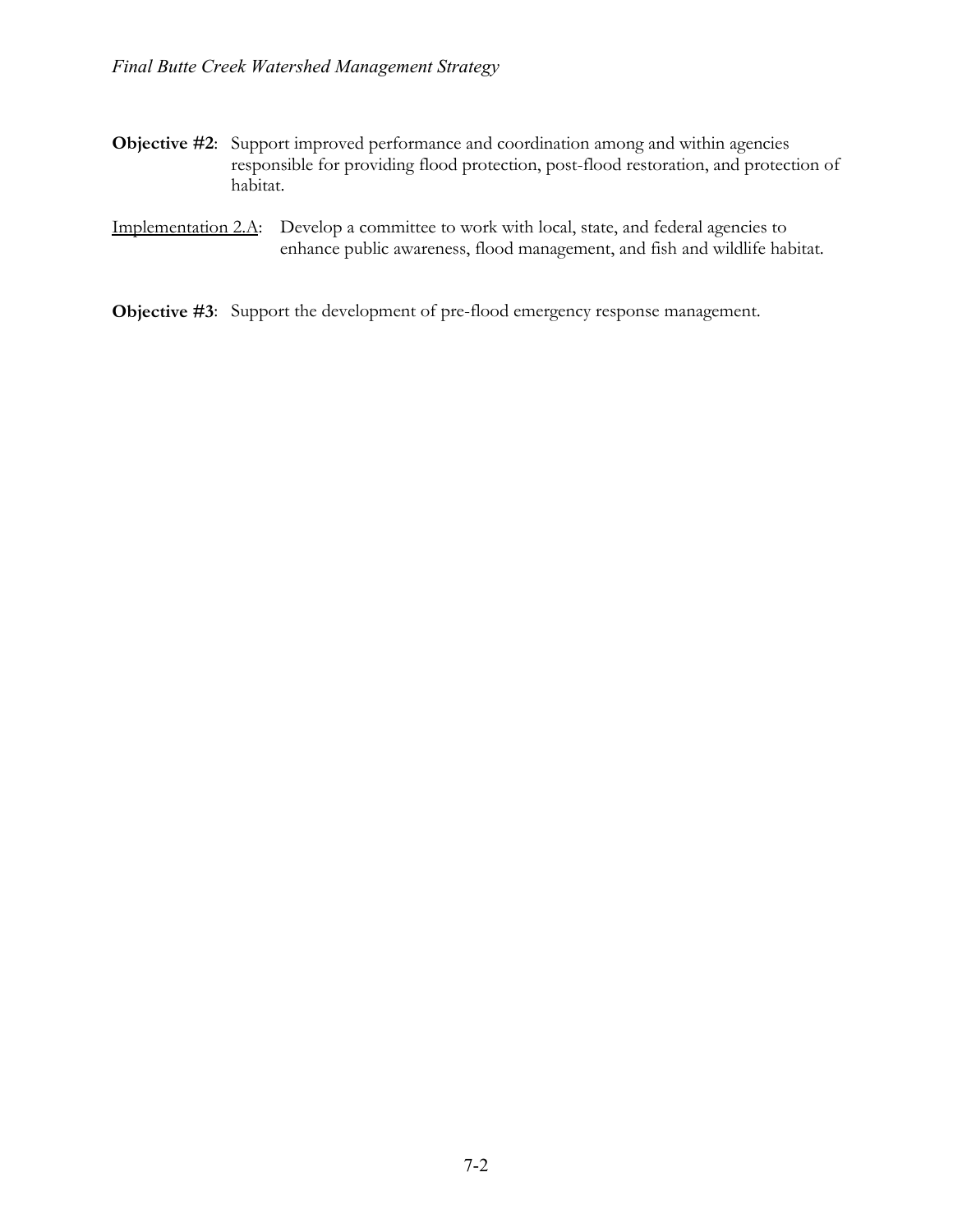# **IMPLEMENTATION, MONITORING, AND UPDATING THE WATERSHED PLANNING PROCESS**

The development of watershed goals and objectives and the selection of management alternatives do not mark the end of the strategy development process. Successful watershed management requires careful consideration of how the plan will be implemented, monitored, and evaluated. In addition, it requires a commitment to long-term planning and management that facilitates adaptation and adjustment in light of changing ecological, social, and economic factors.

### **Developing an Annual Work Plan**

Implementation involves putting recommendations into effect. The Butte Creek Watershed Conservancy should establish implementation guidelines for the *Watershed Management Strategy* as prescribed in the Memorandum of Understanding. A *2000-2002 Implementation Plan* should be designed and approved by the Conservancy's Board of Directors that utilizes the information and recommendations included, but not limited to, this report. The *Implementation Plan* should prioritize *Watershed Management Strategy* objectives and implementation steps based on maximum feasibility and cost effectiveness. Projects with the greatest biological and community well-being benefit and highest cost effective return should receive priority. The *Implementation Plan* will serve as the template for the coming years' focused efforts.

### **Securing Funding for Implementation**

An essential component of this *Watershed Management Strategy* is the availability of funds to implement the plan. Identifying potential funding sources should be one of the first priorities of those groups involved in the implementation. It is important to remember that financing might ultimately come from several sources. All benefactors, both public and private, should be identified and appropriate cost-sharing arrangements should be developed.

Because many funding sources (CALFED, AFRP, Prop. 204, etc.) are designed for specific types of activities, project implementers need to piece them together in order to pursue the *Watershed Management Strategy* goals. Also, many government grants require local matching funds or in-kind services. Private foundations are often more flexible, but may favor groups that can attract several funding sources.

An important element of securing funding is linking the available resources to the specific activities that will be part of the implementation. Specifically, it is important to categorize the various activities, determine how much each activity will cost to implement, and determine how much funding is available for each activity. In performing this analysis it should be noted that funding need not be thought of exclusively in terms of available "cash." Often many of the activities that are part of the effort can be completed with the work of a participating agency or some other organization.

It is important to note that there might be insufficient funding to carry out all of the activities outlined in the *Watershed Management Strategy*. In this situation, it is important to recognize that this is, in fact, a common occurrence and that the process should proceed. Typically, if this watershed management process demonstrates positive results and benefits, additional funding will become available.